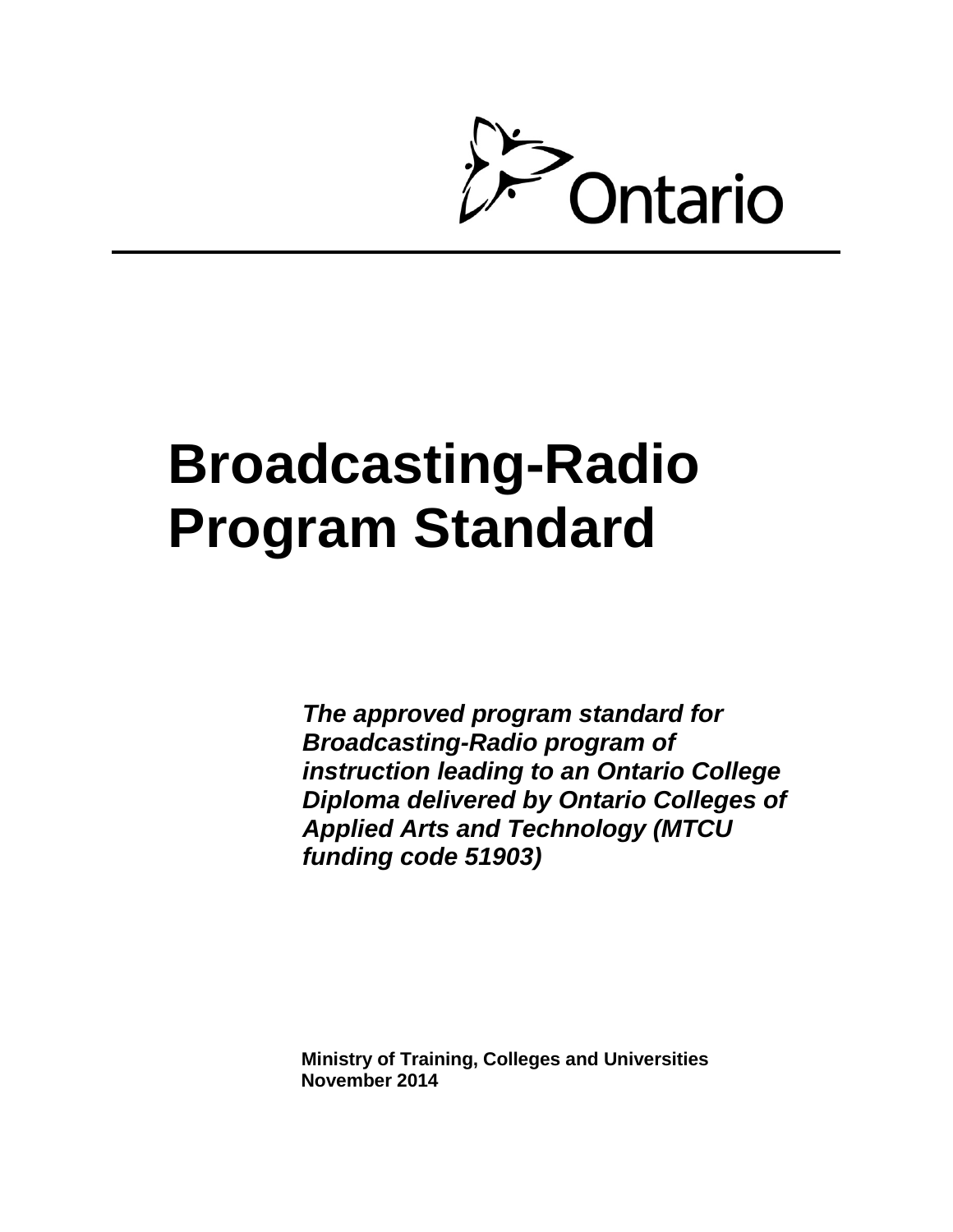# **Permission to Reproduce**

Permission is hereby granted to the following institutions to reproduce this document, in whole or in part, in print or by electronic means, for the following specific purposes, subject to the conditions that follow:

- 1. By an Ontario college of applied arts and technology for the purposes of implementation of the program standard within a college program, including for the purpose of informing students, potential students, program advisory committees or others about programs of study.
- 2. By an educational institution or school, for the purpose of informing prospective college students about programs of study at Ontario colleges of applied arts and technology.

Conditions:

- 1. Every reproduction must be marked "© 2014, Queen's Printer for Ontario" at the beginning of the document or any part of it that is reproduced.
- 2. No other uses may be made of the document.
- 3. The document may not be reproduced for sale.
- 4. The Ministry may revoke the permission to reproduce at any time.

For permission to copy this document, in whole or in part, for other purposes or by other institutions, please contact

Ministry of Training, Colleges and Universities Programs Branch, Program Standards and Evaluation Unit 23rd floor, Mowat Block 900 Bay Street Toronto, Ontario M7A 1L2

E-mail: [pseu@ontario.ca](mailto:pseu@ontario.ca)

Inquiries regarding specific Broadcasting-Radio programs offered by colleges of applied arts and technology in Ontario should be directed to the relevant college.

This [publication](http://www.tcu.gov.on.ca/) is available online on the Ministry's Website.

© 2014, Queen's Printer for Ontario

ISBN 978-1-4606-4815-5 (PDF)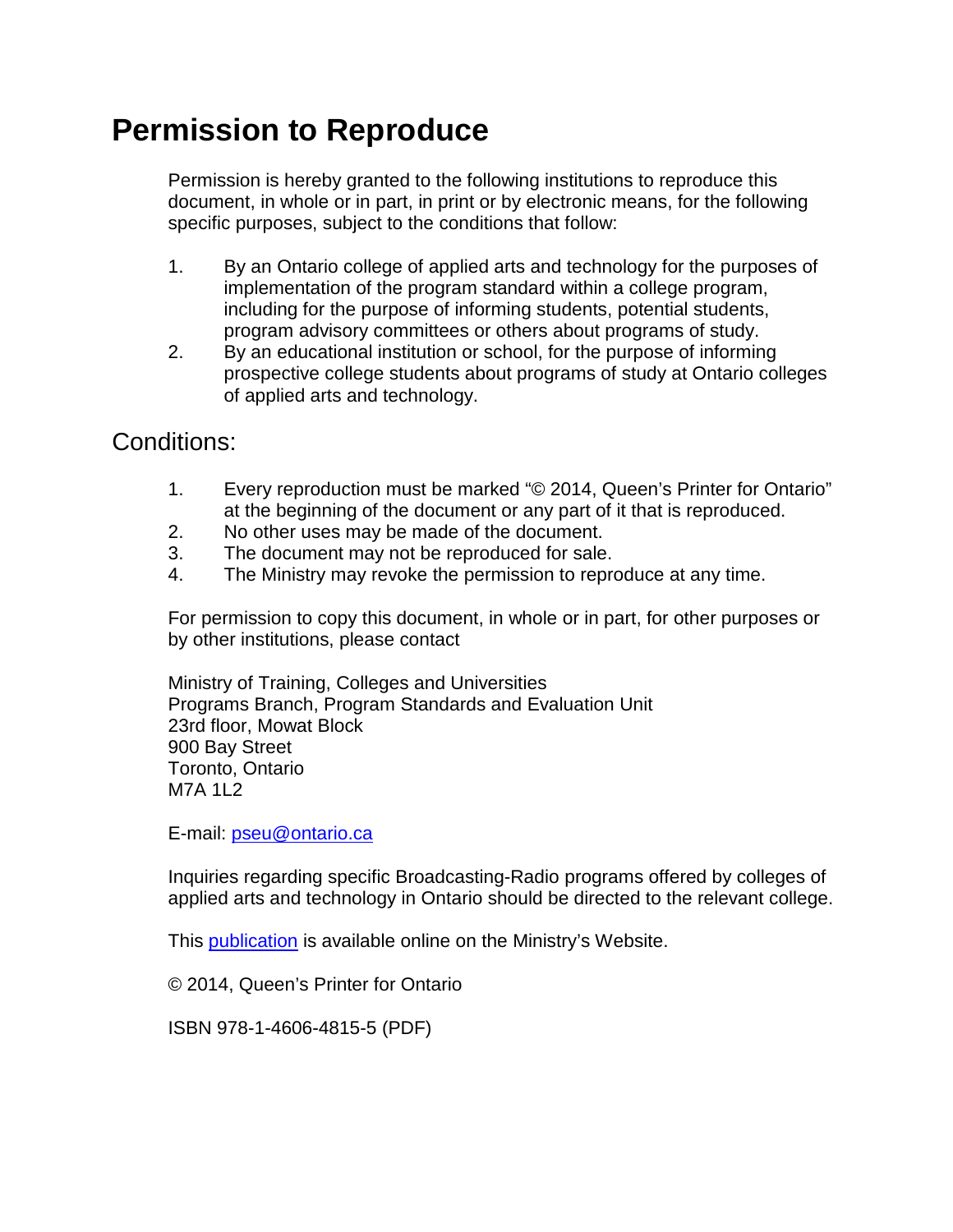# **Acknowledgements**

The Ministry of Training, Colleges and Universities acknowledges with thanks the significant contribution of the many individuals and organizations who participated in the development of this program standard. In particular, the Ministry of Training, Colleges and Universities would like to acknowledge the important roles of

- $\bullet$ all individuals and organizations who participated in the consultations;
- the co-ordinators of Broadcasting-Radio Programs for their assistance throughout the project, the project officer who led the development of the vocational standard, Nicole Simoneau, seconded faculty member from Collège Boréal and Louise Campagna from La Cité collégiale.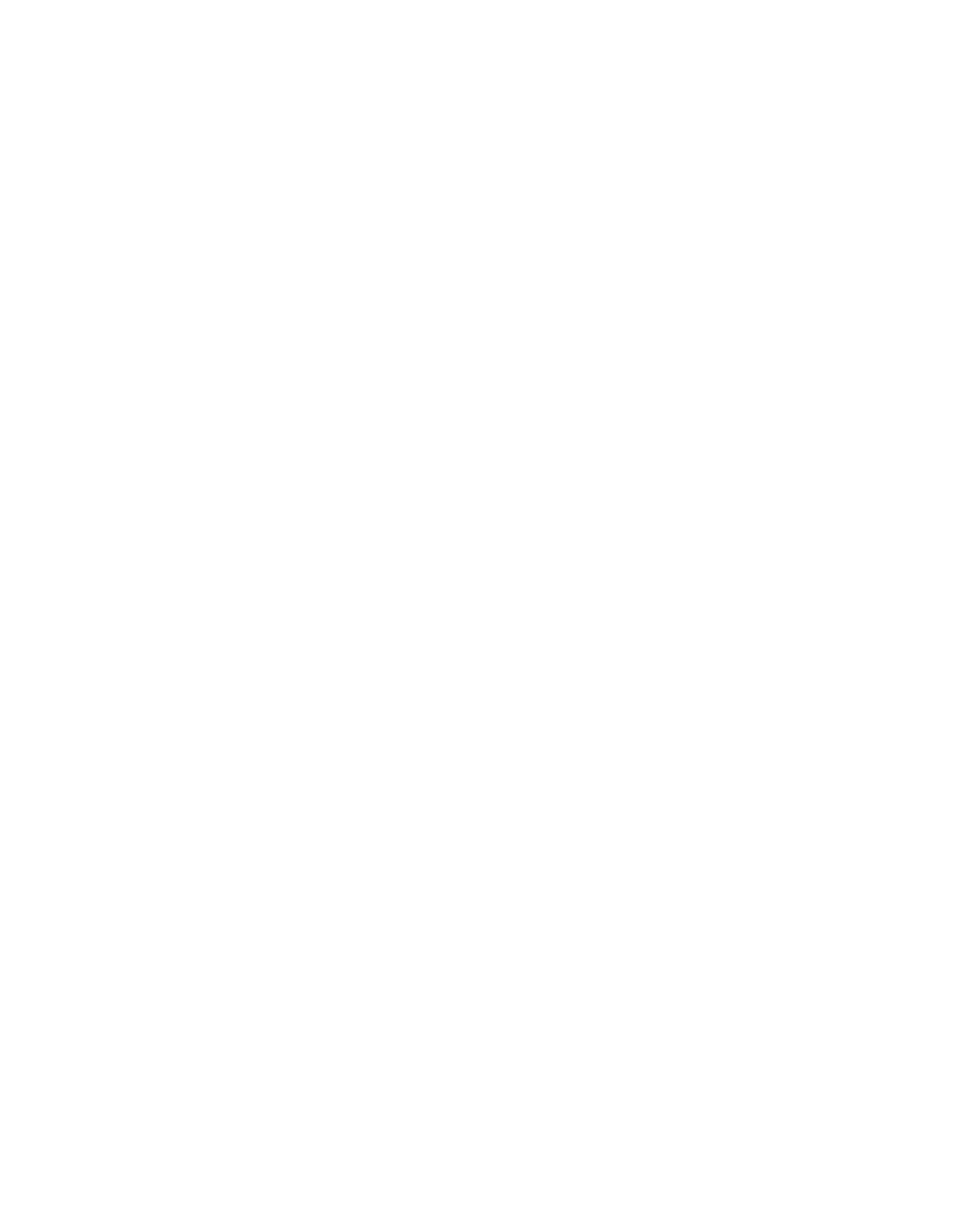# **Table of Contents**

| I.                                                                    |  |  |  |  |
|-----------------------------------------------------------------------|--|--|--|--|
|                                                                       |  |  |  |  |
|                                                                       |  |  |  |  |
| The Expression of Program Standards as Vocational Learning Outcomes 2 |  |  |  |  |
|                                                                       |  |  |  |  |
|                                                                       |  |  |  |  |
|                                                                       |  |  |  |  |
| Ш.                                                                    |  |  |  |  |
|                                                                       |  |  |  |  |
|                                                                       |  |  |  |  |
|                                                                       |  |  |  |  |
| III.                                                                  |  |  |  |  |
|                                                                       |  |  |  |  |
|                                                                       |  |  |  |  |
|                                                                       |  |  |  |  |
| IV.                                                                   |  |  |  |  |
|                                                                       |  |  |  |  |
|                                                                       |  |  |  |  |
|                                                                       |  |  |  |  |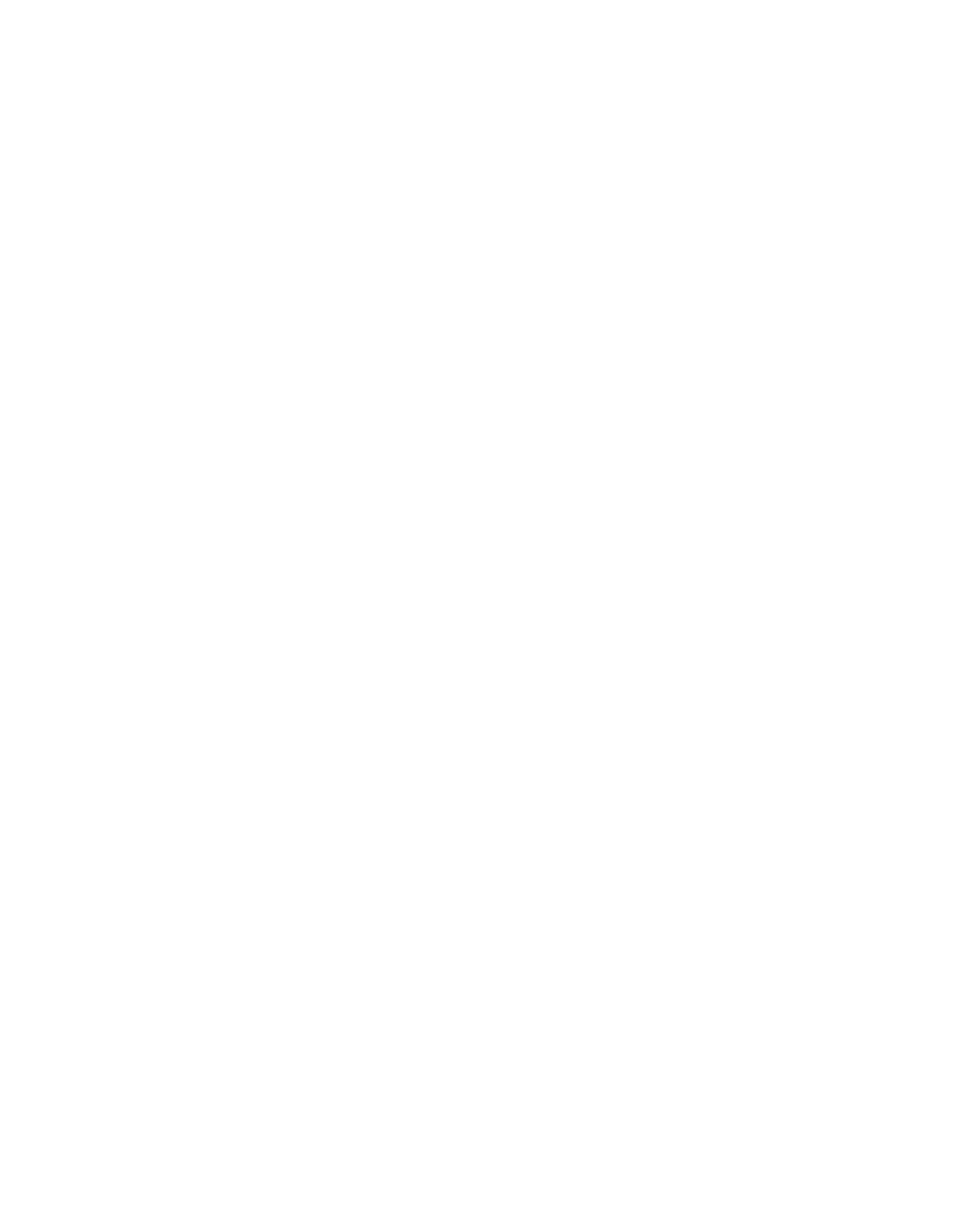# <span id="page-6-0"></span>**I. Introduction**

*This document is the Program Standard for the Broadcasting-Radio program of instruction leading to an Ontario College Diploma delivered by Ontario colleges of applied arts and technology (MTCU funding code 51903).*

# <span id="page-6-1"></span>Development of System-Wide Program Standards

In 1993, the Government of Ontario initiated program standards development with the objectives of bringing a greater degree of consistency to college programming offered across the province, broadening the focus of college programs to ensure graduates have the skills to be flexible and to continue to learn and adapt, and providing public accountability for the quality and relevance of college programs.

The Program Standards and Evaluation Unit of the Ministry of Training, Colleges and Universities have responsibility for the development, review and approval of system-wide standards for programs of instruction at Ontario colleges of applied arts and technology.

# <span id="page-6-2"></span>Program Standards

Program standards apply to all similar programs of instruction offered by colleges across the province. Each program standard for a postsecondary program includes the following elements:

- **Vocational standard** (the vocationally specific learning outcomes which apply to the program of instruction in question),
- **Essential employability skills** (the essential employability skills learning outcomes which apply to all programs of instruction); and
- **General education requirement** (the requirement for general education in postsecondary programs of instruction).

Collectively, these elements outline the essential skills and knowledge that a student must reliably demonstrate in order to graduate from the program.

Individual colleges of applied arts and technology offering the program of instruction determine the specific program structure, delivery methods and other curriculum matters to be used in assisting students to achieve the outcomes articulated in the standard. Individual colleges also determine whether additional local learning outcomes will be required to reflect specific local needs and/or interests.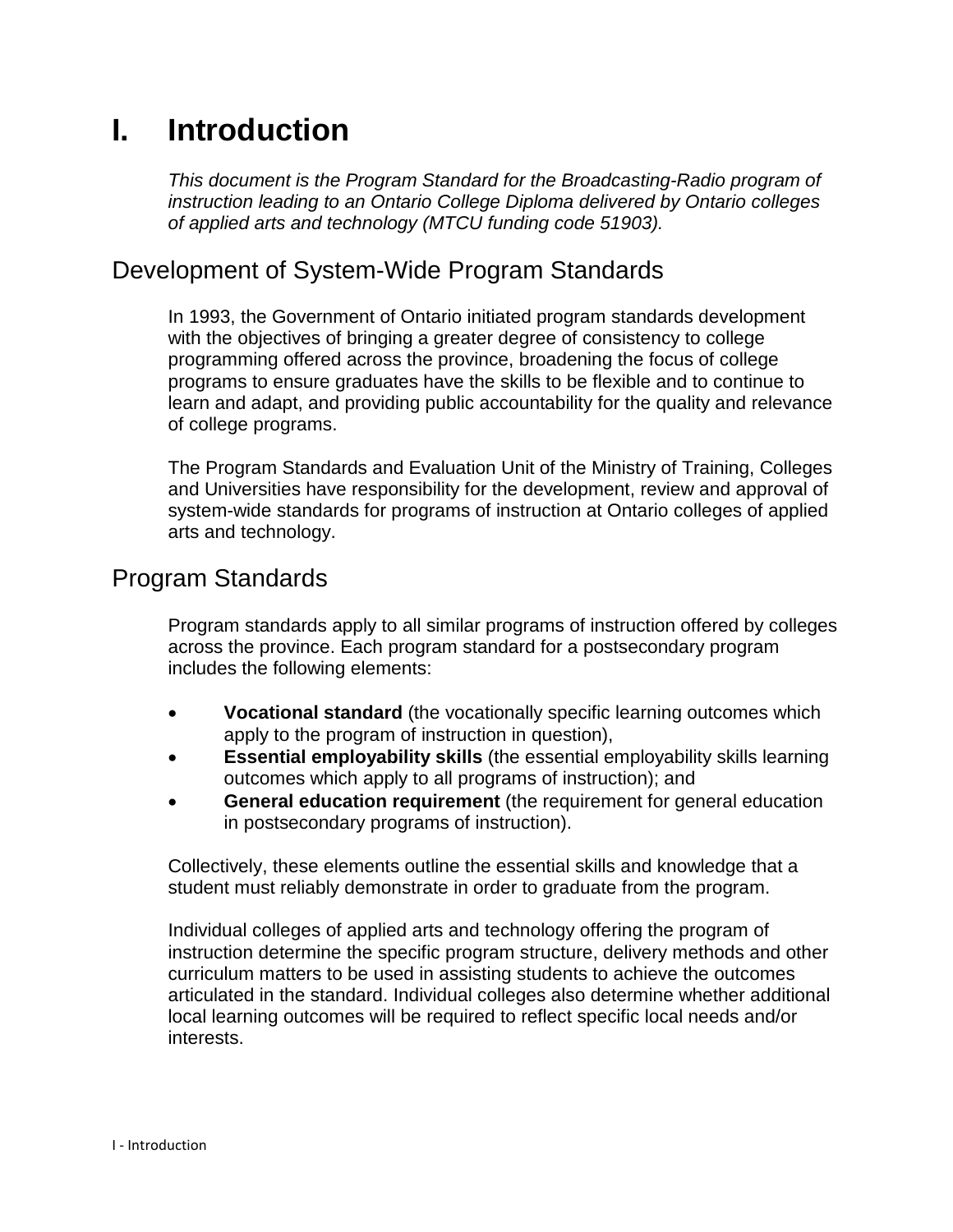# <span id="page-7-0"></span>The Expression of Program Standards as Vocational Learning **Outcomes**

Vocational learning outcomes represent culminating demonstrations of learning and achievement. They are not simply a listing of discrete skills, nor broad statements of knowledge and comprehension. In addition, vocational learning outcomes are interrelated and cannot be viewed in isolation of one another. As such, they should be viewed as a comprehensive whole. They describe performances that demonstrate that significant integrated learning by graduates of the program has been achieved and verified.

Expressing standards as vocational learning outcomes ensures consistency in the outcomes for program graduates, while leaving to the discretion of individual colleges curriculum matters such as the specific program structure and delivery methods.

# <span id="page-7-1"></span>The Presentation of the Vocational Learning Outcomes

The vocational learning outcome statements set out the culminating demonstration of learning and achievement that the student must reliably demonstrate before graduation.

The elements of the performance for each outcome define and clarify the level and quality of performance necessary to meet the requirements of the vocational learning outcome. However, it is the performance of the vocational learning outcome itself on which students are evaluated. The elements of performance are indicators of the means by which the student may proceed to satisfactory performance of the vocational learning outcome. The elements of performance do not stand alone but rather in reference to the vocational learning outcome of which they form a part.

# <span id="page-7-2"></span>The Development of a Program Standard

In establishing the standards development initiative, the Government determined that all postsecondary programs of instruction should include vocational skills coupled with a broader set of essential skills. This combination is considered critical to ensuring that college graduates have the skills required to be successful both upon graduation from the college program and throughout their working and personal lives.

A program standard is developed through a broad consultation process involving a range of stakeholders with a direct interest in the program area, including employers, professional associations, universities, secondary schools and program graduates working in the field, in addition to students, faculty and administrators at the colleges themselves. It represents a consensus of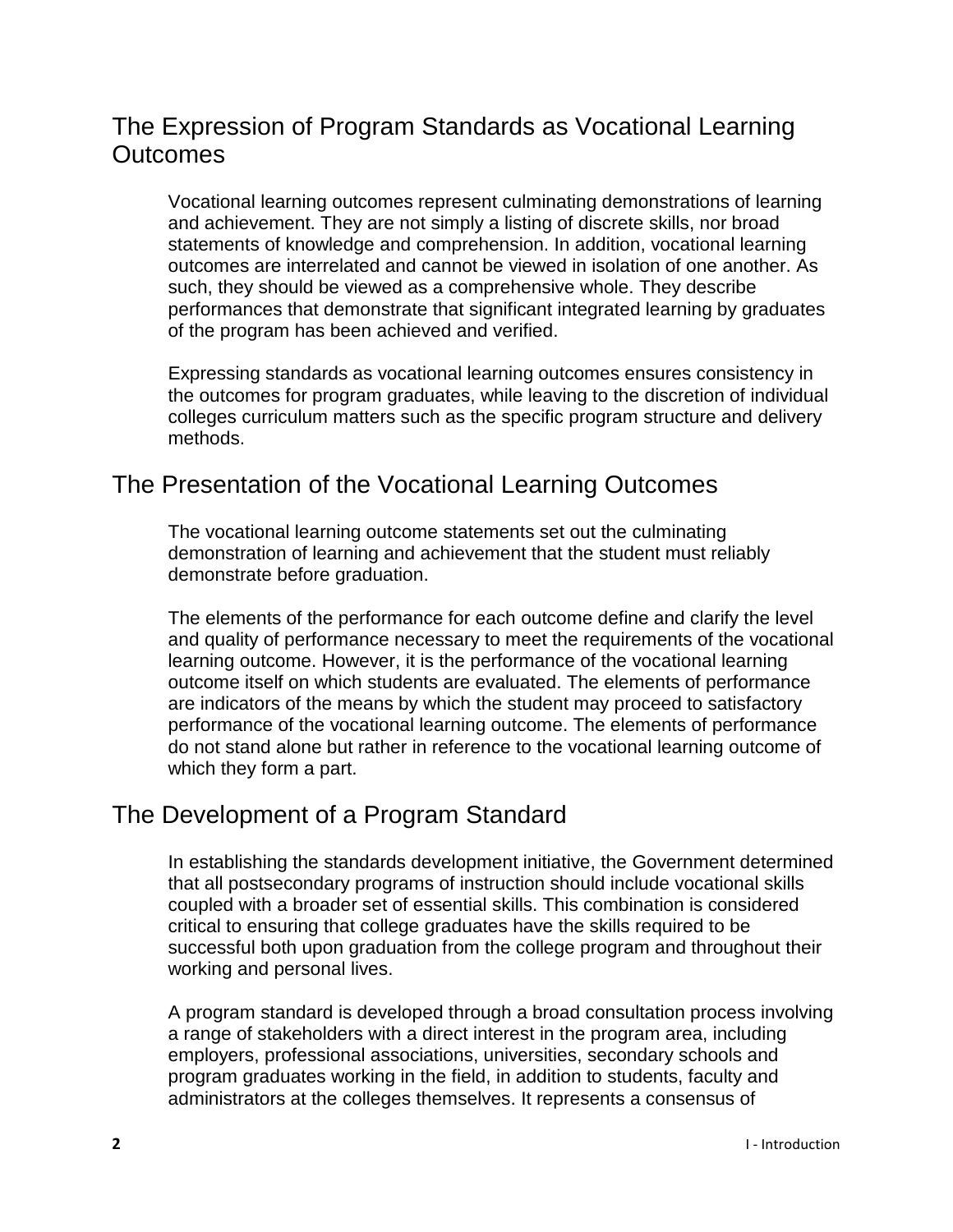participating stakeholders on the essential learning that all program graduates should have achieved.

### <span id="page-8-0"></span>Updating the Program Standard

The Ministry of Training, Colleges and Universities will undertake regular reviews of the vocational learning outcomes for this program to ensure that the Broadcasting-Radio Program Standard remains appropriate and relevant to the needs of students and employers across the Province of Ontario. To confirm that this document is the most up-to-date release, please contact the Ministry of Training, Colleges and Universities at the address or email address noted on the inside cover page.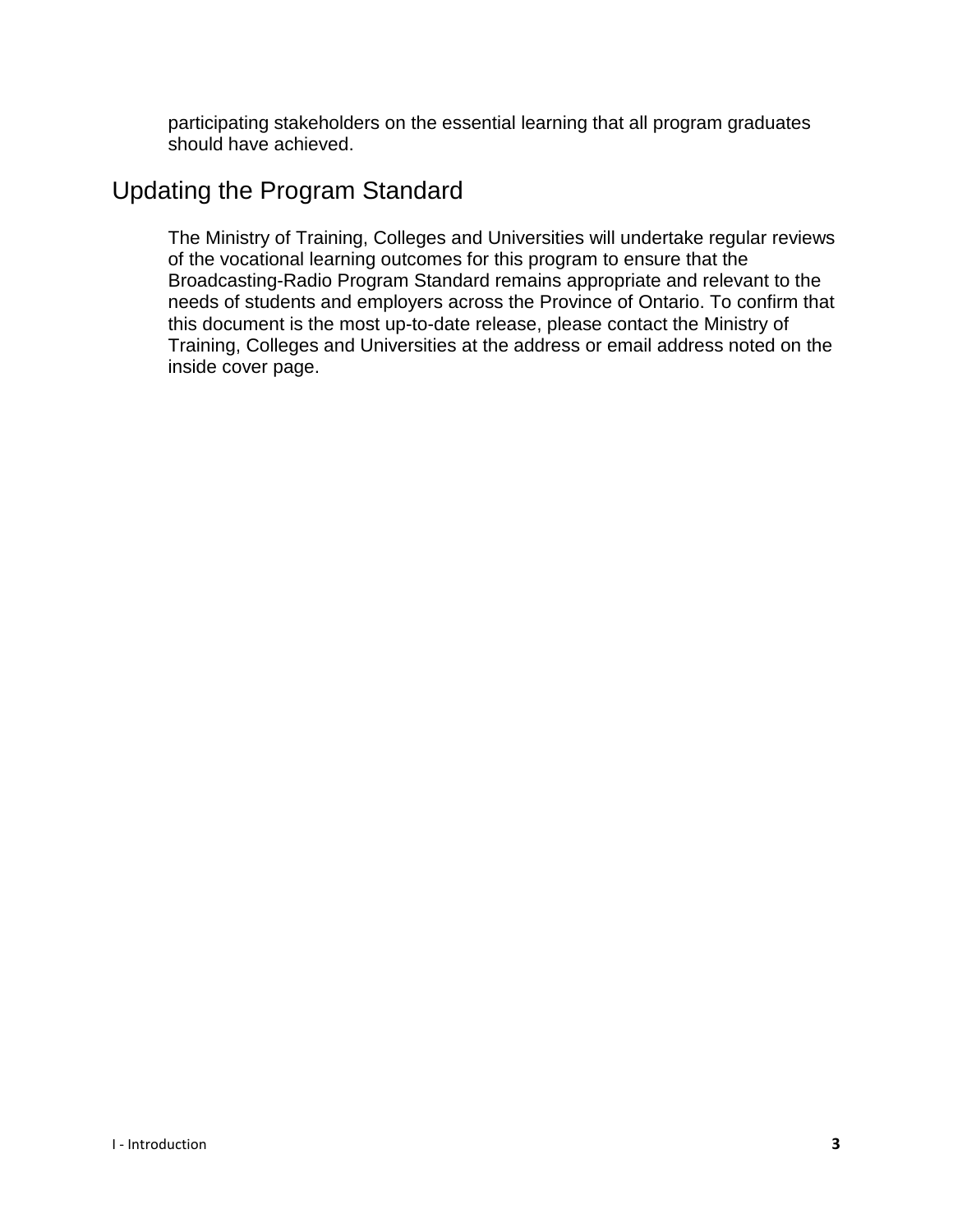# <span id="page-9-0"></span>**II. Vocational Standard**

*All graduates of Broadcasting-Radio programs have achieved the ten (10) vocational learning outcomes (VLOs) listed in the following pages, in addition to achieving the essential employability skills (EES) learning outcomes and meeting the general education (GE) requirement.*

# <span id="page-9-1"></span>Preamble

The radio communication industry has undergone many significant changes in recent years, and continues to evolve and adapt to rapidly changing broadcasting technology and an increasing range of new media and distribution platforms. Now, more than ever, the industry requires employees with diverse and specialized skills in order to remain competitive.

Graduates of the Broadcasting - Radio program develop a range of communication skills which they apply in a number of areas such as program content creation and delivery, on-air duties, interviews, script writing, reporting, promotions and sales, as well as the development of Web and social media content. They gain the practical hands-on skills and knowledge needed to prepare for entry-level positions in this field and achieve competency in all aspects of the radio business, including technical audio production, program planning and production, on-air programming, Web-based and mobile broadcasting technology, interviewing and reporting techniques, as well as advertising sales, marketing and promotions via the use of social media.

Graduates of the Broadcasting - Radio program are well versed in the basics of the radio and audio production process, both in studio and field locations, and are capable of assuming multiple roles while working as part of a production team. They possess the skills required to monitor and evaluate the technical quality of radio broadcasts, and achieve or maintain optimal results. Graduates of this program also use fundamental business skills which enable them to work to deadlines and remain within budgets, and successfully network with clients and peers. They are familiar with accepted industry practices and have learned to conduct their work in compliance with the various standards, regulations, legislation and codes applicable to the industry.

Many employment opportunities await graduates of the Broadcasting - Radio program. Equipped with a combination of creative abilities and technical skills, they may seek employment with public or private sector radio broadcasters. in a number of positions including, but not limited to: production assistant or coordinator; assistant to program, music or news director; announcer; show host; reporter; junior assignment editor; junior audio editor; technical producer (board operator); broadcast technician or operator; post-production technician; sound mixer; sound technician; junior commercial or content producer; junior advertising sales or account executive; promotions coordinator; and digital and/or social media coordinator/producer. Entrepreneurial and freelance opportunities also exist for graduates of this program.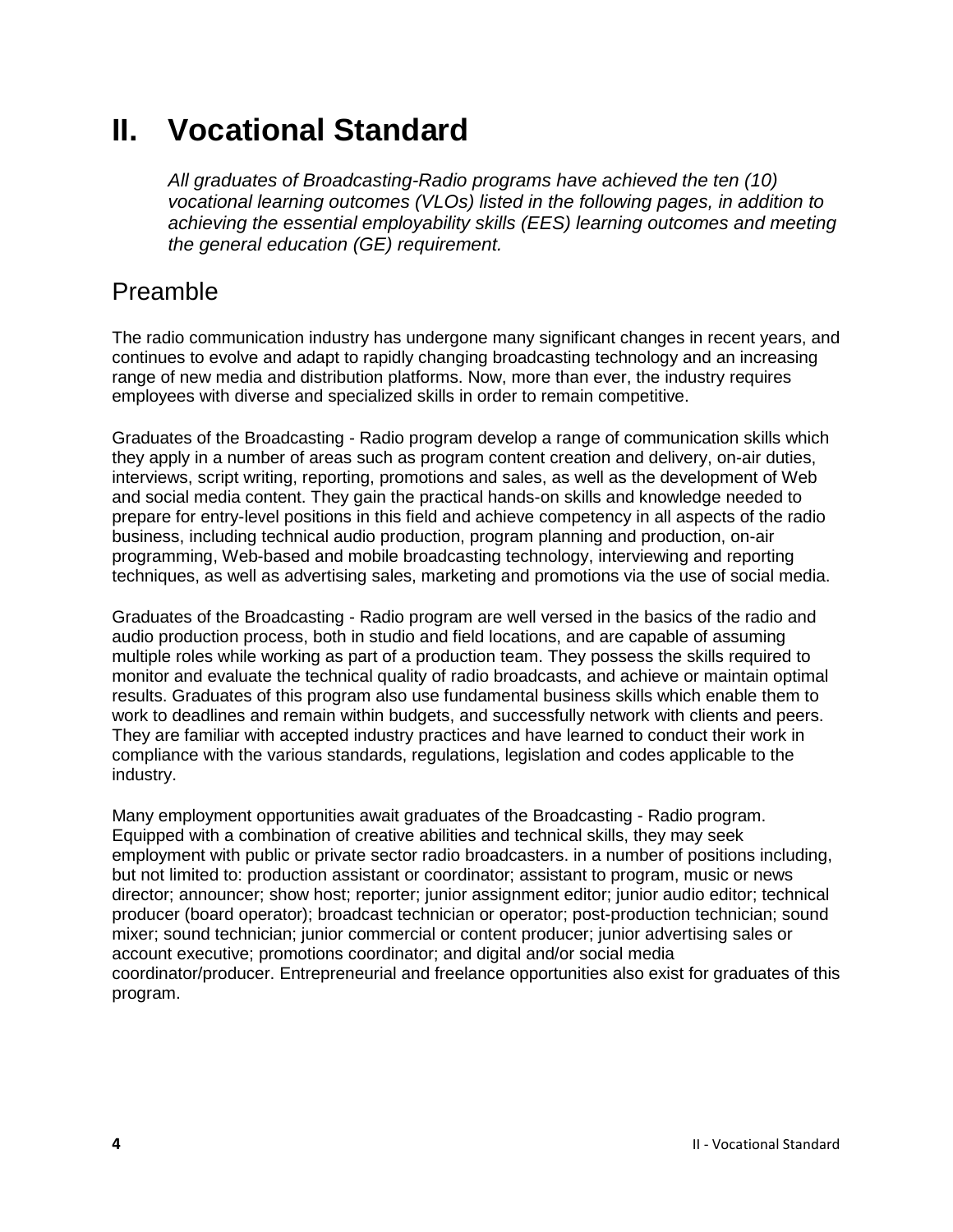There are also opportunities for graduates to pursue further educational qualifications. Graduates should contact individual colleges and universities for further details.

Endnote: The Ontario Council on Articulation and Transfer (ONCAT) maintains the [provincial](http://www.ontransfer.ca/)  [postsecondary credit transfer portal, ONTransfer](http://www.ontransfer.ca/).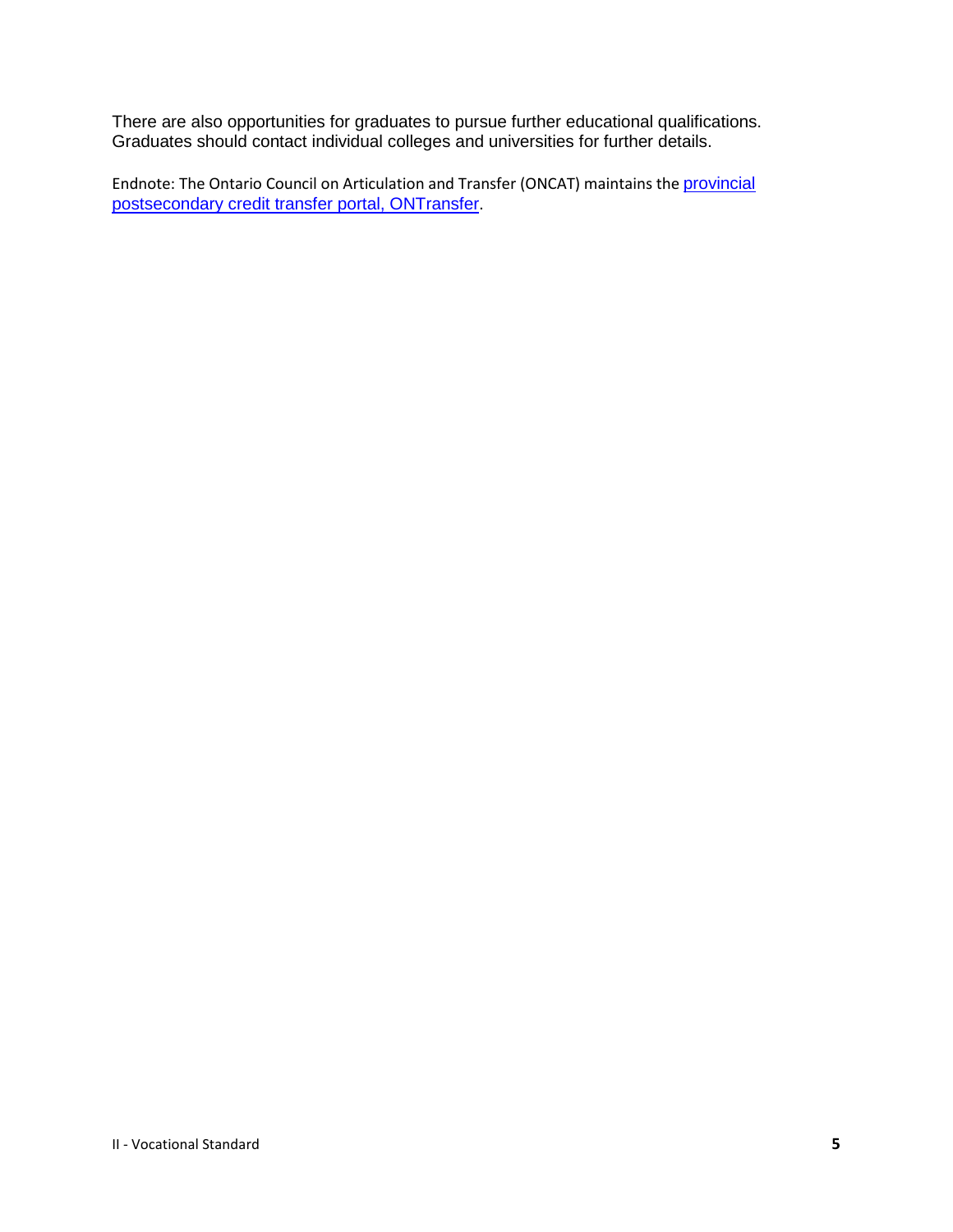# <span id="page-11-0"></span>Synopsis of the Vocational Learning Outcomes

### Broadcasting-Radio (Ontario College Diploma)

#### *The graduate has reliably demonstrated the ability to*

- **1. create radio productions and audio content, in studio and on location, using relevant broadcasting equipment and related industry technologies.**
- **2. deliver, support and promote radio broadcast content via multiple platforms using a variety of media.**
- **3. participate in the planning and preparation of programming content for a variety of radio formats.**
- **4. monitor and evaluate the quality of radio broadcasts using appropriate relevant resources, tools and equipment which meet current industry standards.**
- **5. assist in promoting the a station's brand and generating revenues through a variety of marketing and advertising sales activities.**
- **6. plan and prepare interviews, scripts and reporting content for use in radio broadcasts.**
- **7. use business skills and accepted industry practices in the completion of tasks and projects.**
- **8. keep current with the needs of the broadcast industry using strategies that enhance work performance and guide professional development.**
- **9. perform all work in compliance with relevant statutes, regulations, legislation, industry standards and company policies.**
- **10. present live programming on air to relay various types of information and stories in different formats.**

*Note: The learning outcomes have been numbered as a point of reference; numbering does not imply prioritization, sequencing, or weighting of significance.*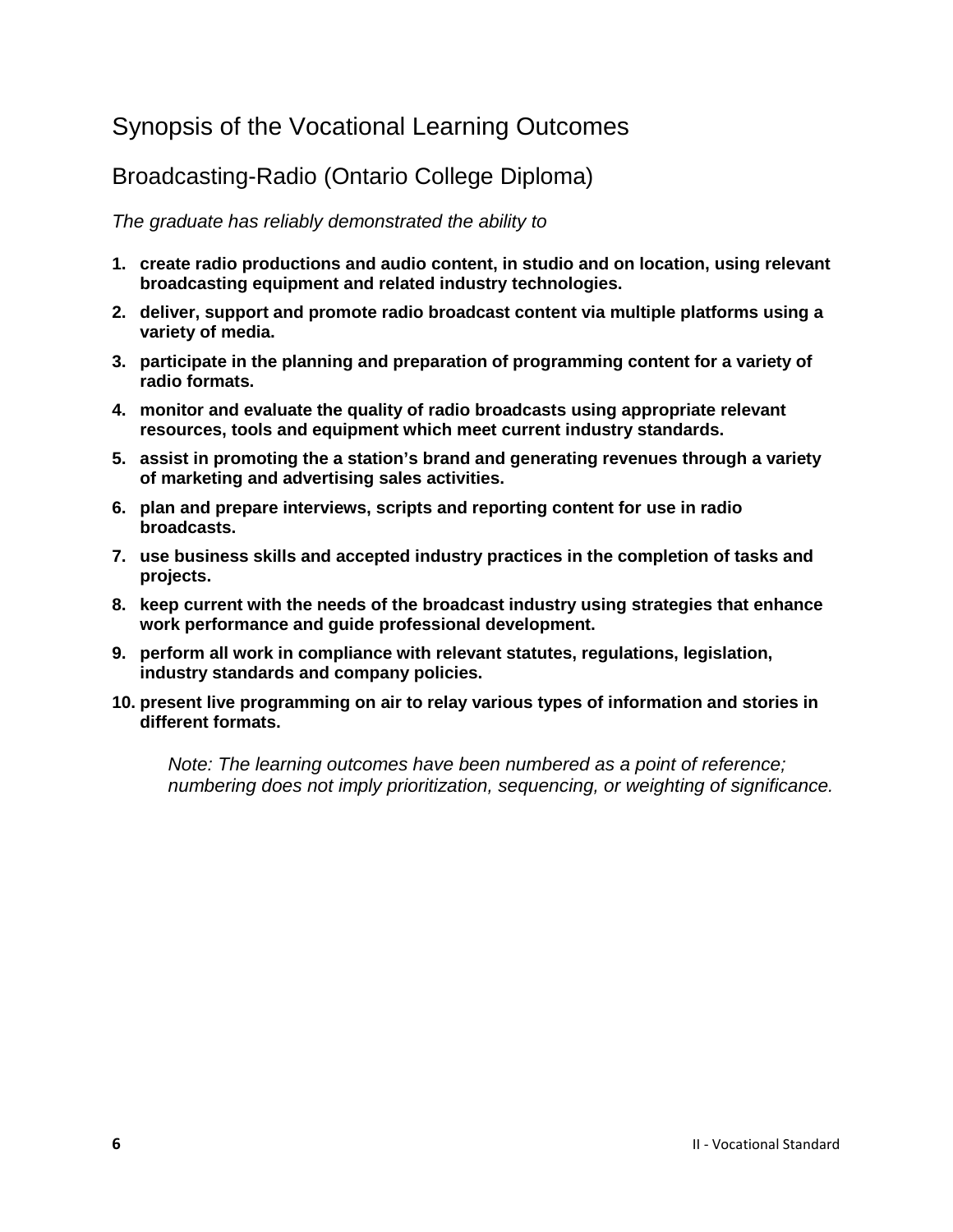# <span id="page-12-0"></span>The Vocational Learning Outcomes

#### *1. The graduate has reliably demonstrated the ability to*

**create radio productions and audio content, in studio and on location, using relevant broadcasting equipment and related industry technologies.** 

- Apply knowledge of the various stages of production
- Identify, prepare and set up all equipment needed to produce radio or audio content in studio, or on location, as required
- Handle equipment with care during setup, take-down and transport between locations
- Conduct site checks in preparation for field recordings and live broadcasts
- Set up, test and adjust microphones to achieve and maintain acceptable output levels
- Operate audio consoles and peripheral equipment proficiently to achieve and maintain optimal recording quality
- Troubleshoot routine technical malfunctions related to equipment, hardware and software, and apply corrective measures when possible
- resolve technical malfunctions promptly and efficiently during program recordings or live broadcasts
- Record and edit a variety of audio programming content (e.g., news, weather, traffic, interviews, announcements, commercials, live talk, etc.) using appropriate audio software and hardware
- Use appropriate recording formats for intended platform distribution (e.g., live streaming webcast, podcast)
- Use relevant industry software and hardware proficiently to create quality audio content and radio broadcasts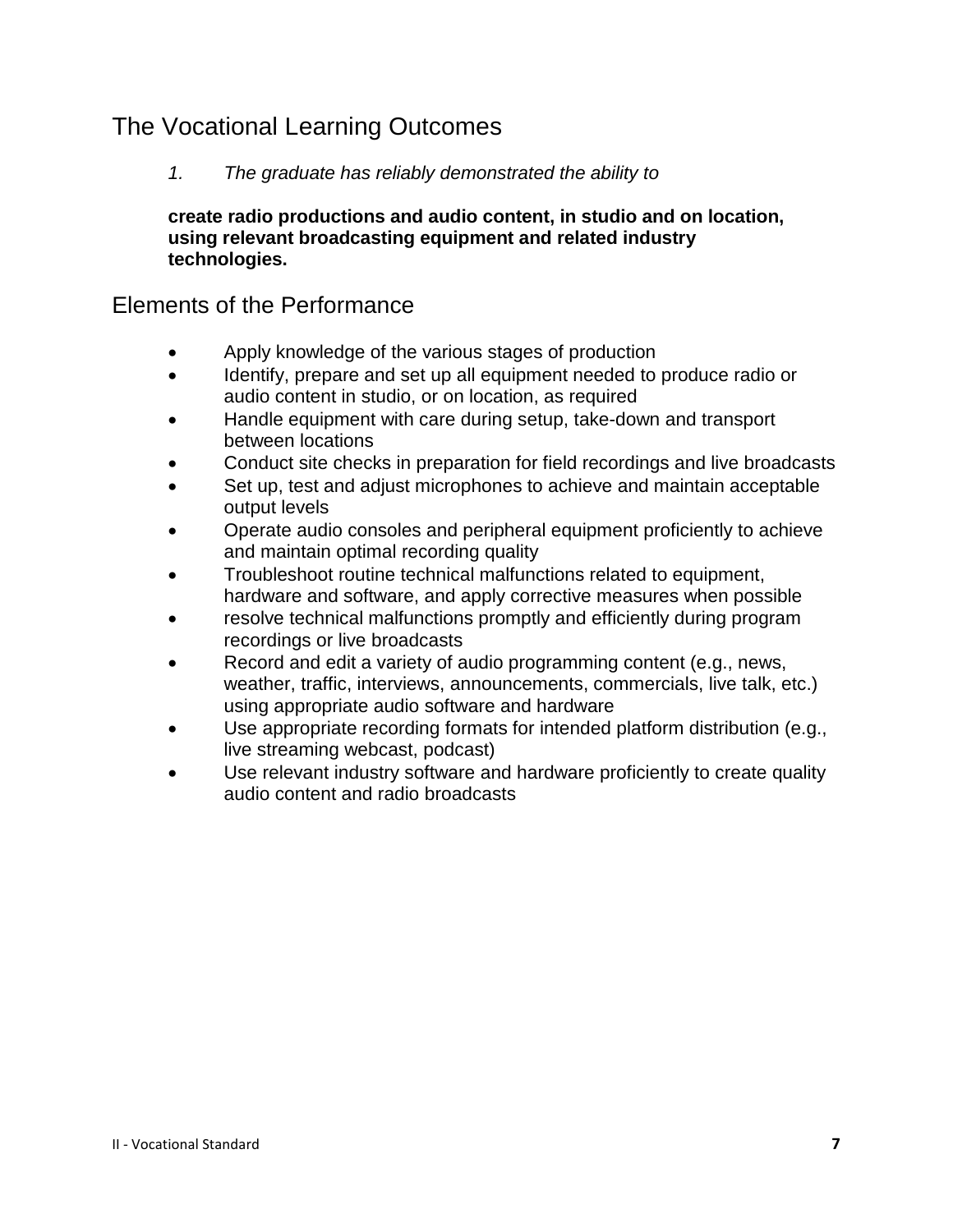#### **deliver, support and promote radio broadcast content via multiple platforms using a variety of media.**

- Create and save audio content in a variety of formats
- Upload audio and/or video content to websites and social media platforms using relevant software, hardware and media storage devices
- Gather or prepare text, graphic, video and/or audio material to support radio content in social media and websites
- Repurpose audio content for broadcast use and distribution across various formats and platforms
- Enhance multiplatform broadcast productions using a range of media technologies (e.g., live web streaming, podcasts) and/or rich media elements (e.g., integrated video clips)
- Maintain websites that support radio broadcast and podcast content
- Employ ethical practices when acquiring, using and distributing content
- Monitor social media traffic and online media activity generated by listeners in response to station's content
- Employ ethical practices when acquiring, using and distributing content
- Monitor social media and online media activity generated by listeners in response to station's content
- Use social media and other relevant audience marketing tools to attract listeners and promote radio content via various platforms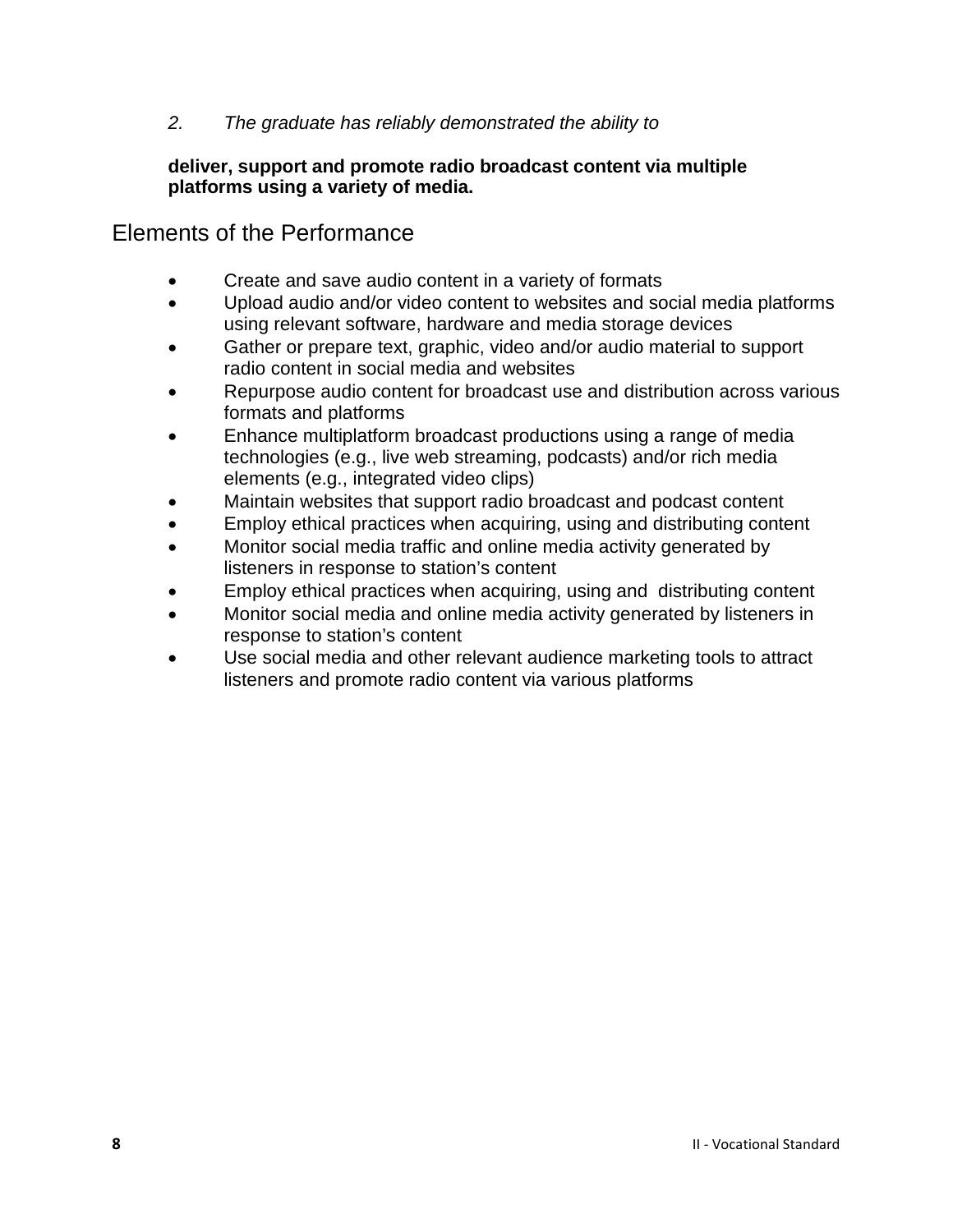#### **participate in the planning and preparation of programming content for a variety of radio formats.**

- Identify the station's demographics, develop a listener profile and gather material to select or develop programming that is of interest to the target audience
- Participate in all aspects of the pre-production process
- Assist in the planning, research and production of online content that represents and/or complements on-air broadcasts
- Select songs to create music playlists for various program genres
- Schedule programming, commercials and musical content in appropriate time slots using appropriate tools and automation software
- Use knowledge of industry rating scales and methods to assess program popularity and media consumption habits
- keep abreast of current events and ongoing news developments in a variety of areas (e.g., politics, economy, human interest, lifestyle, sports and entertainment, etc.) and be prepared to adapt and react to changes as they occur
- Extract, gather, organize and present pertinent information from various validated sources
- Assemble, organize and edit materials for broadcast use (e.g., news stories, announcements, soundbites, etc.)
- Select, record and edit voice tracks or sound effects using audio recording and editing software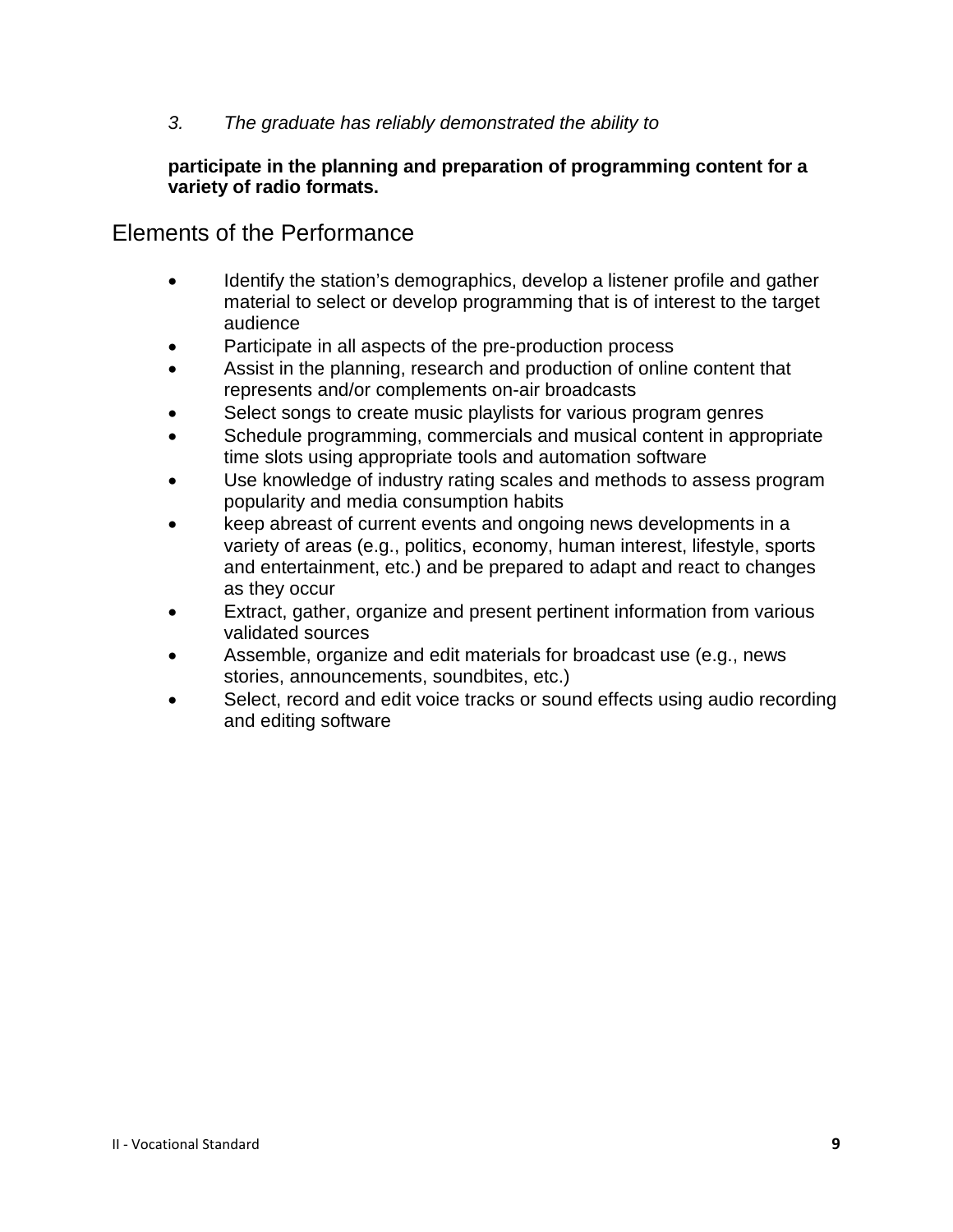**monitor and evaluate the quality of radio broadcasts using appropriate relevant resources, tools and equipment which meet current industry standards.** 

- Continuously monitor all technical aspects of radio broadcasts to rapidly identify difficulties as they arise and find ways to resolve them immediately
- Troubleshoot technical errors and problems related to equipment or software, and identify solutions or repairs required
- Maintain optimal signal levels and audio quality for all parts of the radio broadcast
- Use visual cues to communicate information and provide feedback to colleagues, on-air personalities, producers, etc.
- Verify functionality and technical quality of online radio content (e.g., webstreams, podcasts)
- Monitor broadcast content (e.g., commentaries, news reporting, interviews, song lyrics, etc.) for compliance with the station's format and quality standards
- Identify and select suitable content (e.g., music lyrics, audio clips, soundbites, etc.) for on-air use and, when required, edit for broadcast
- Use sound judgement and critical thinking skills to screen and direct caller traffic to live talk programs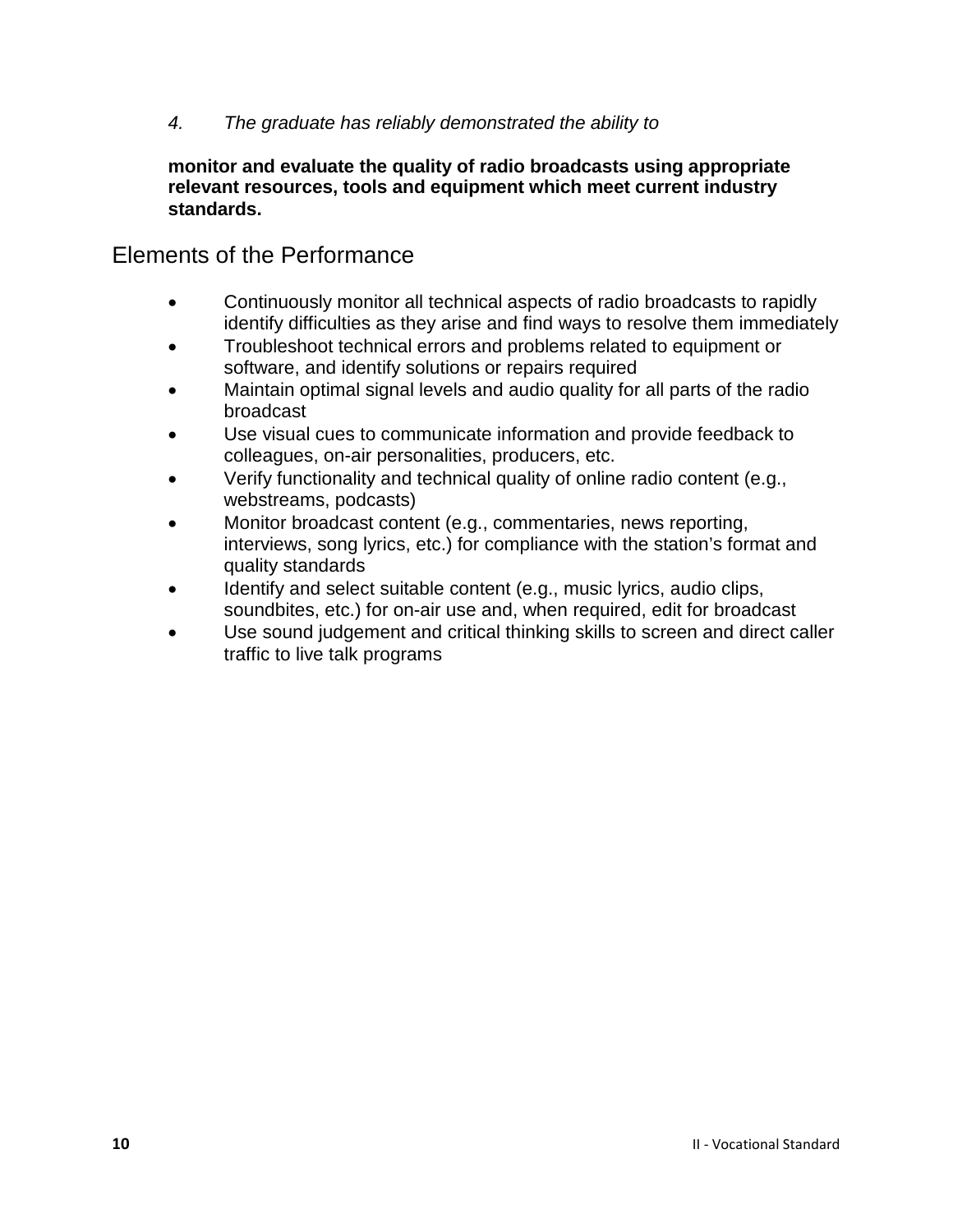#### **assist in promoting the a station's brand and generating revenues through a variety of marketing and advertising sales activities.**

- Gather necessary information to develop a sound understanding of a station's organizational structure, brand, target market and demographics
- Identify competitors, assess their activities, and determine market trends using research and critical thinking skills
- Contribute to a station's online presence using various social media and networking tools to promote and market a station brand, and generate interest in its promotions, advertising products and services
- Apply basic knowledge of budgets (i.e., how break-evens and profit/loss margins are determined), sales commissions, targets and quotas, and returns on investment (ROI)
- Interpret data on station rankings, audience listening trends and ratings obtained from media research organizations
- network with clients to establish business relationships using a variety of strategies (e.g., social media communications, cold calling, business and community partnership events, public appearances)
- Contribute to the planning and implementation of a station's promotions and its advertising, marketing and branding strategies
- Use knowledge of media sales and radio marketing strategies to create effective presentations or materials that promote a station and its advertising products and services
- Create, source and produce ad content for clients (e.g., copywriting, jingles, graphics)
- Schedule or position ads to gain maximum exposure for the client
- Liaise with businesses and companies to secure donations for station give-aways, marketing incentive items or contest prizes
- Make public appearances and conduct live location broadcasts to represent the station at a variety of special events (e.g., community fundraisers, business trade shows, corporate campaigns, educational/job fairs, concert or festival venues, sporting events, etc.)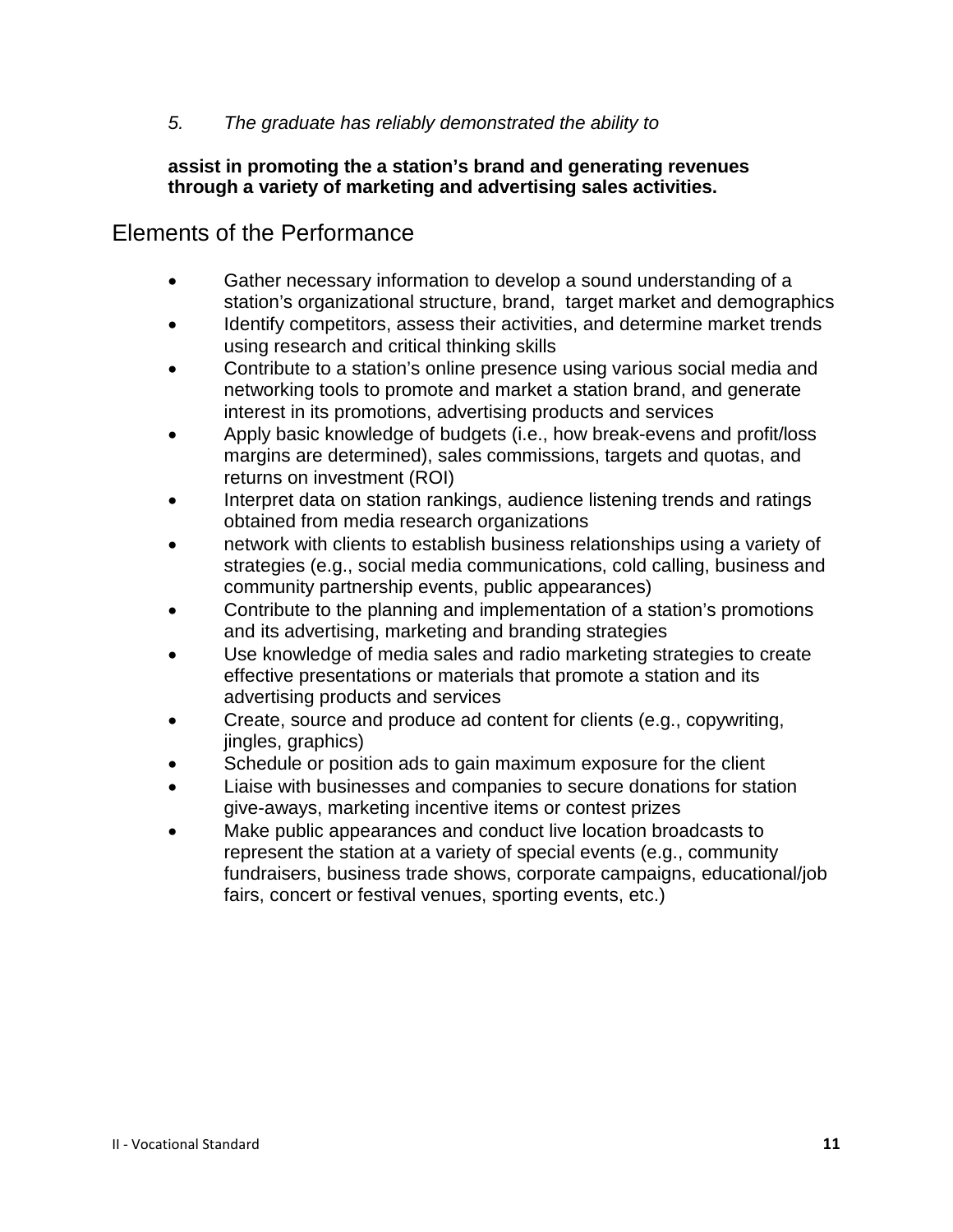#### **plan and prepare interviews, scripts and reporting content for use in radio broadcasts.**

- Use effective research skills to gather and summarize information from various sources for use in preparing interviews, reports, news stories and commercials
- Discern fact from opinion in all types of information sources
- Prepare lists of concise and pertinent questions for use in pre-interview and interview stages
- Schedule live and off-air interviews in studio or via remote access (e.g., teleconference, web conference, etc.)
- Prepare and write objective, clear and accurate scripts for news stories and routine reports
- Check facts for accuracy and verify the validity of information sources
- Verify that information used and material presented is free of slanderous, libellous, or defamatory content
- Complete all work in strict adherence to ethical rules of conduct and applicable regulations pertaining to copyright infringement and plagiarism
- Assemble and produce news materials for live cast
- Monitor current affairs to generate ideas for the development of news stories
- Liaise with program guests or their representatives to arrange interviews
- Organize the elements of a story and analyze its structure to create effective scripts or reports
- Prepare, write, and produce a range of commercial and promotional announcements
- Discuss risks and debate issues related to accuracy in reporting and fact checking, copyrights, and libel or slander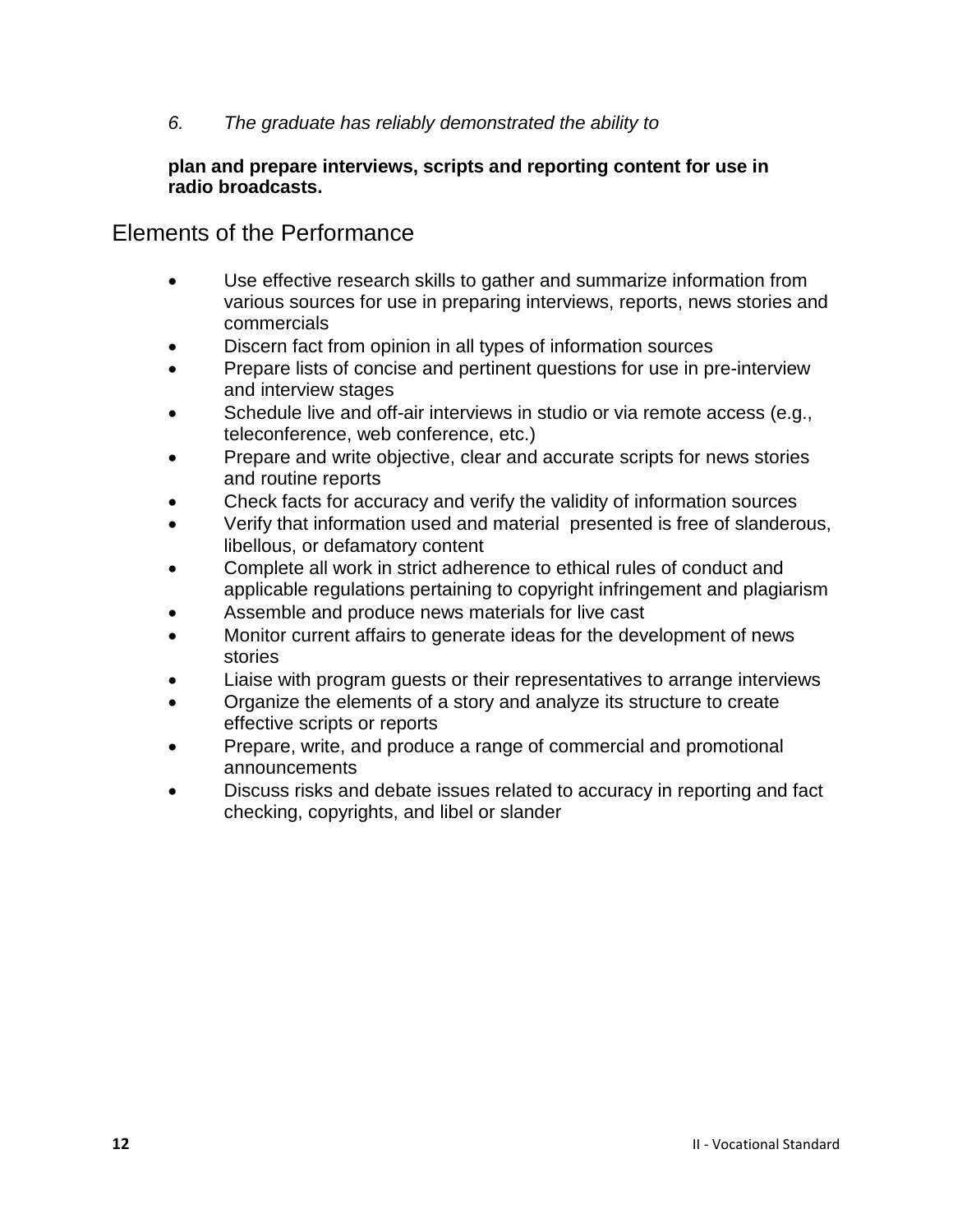#### **use business skills and accepted industry practices in the completion of tasks and projects.**

- Complete tasks as assigned, on time and within budget
- Collaborate as a team member to achieve common goals
- Use effective interpersonal and conflict resolution skills to interact with colleagues, supervisors, business clients and the public at large
- Seek out networking opportunities to build and foster strong business relationships
- Gain insight into a station's and, if applicable, its parent company's, corporate organizational structure as well as industry business models
- Adhere to and carry out company policies and procedures, as directed
- Use appropriate negotiating skills and business strategies to secure deals with clients
- Complete and execute all work ethically, punctually and efficiently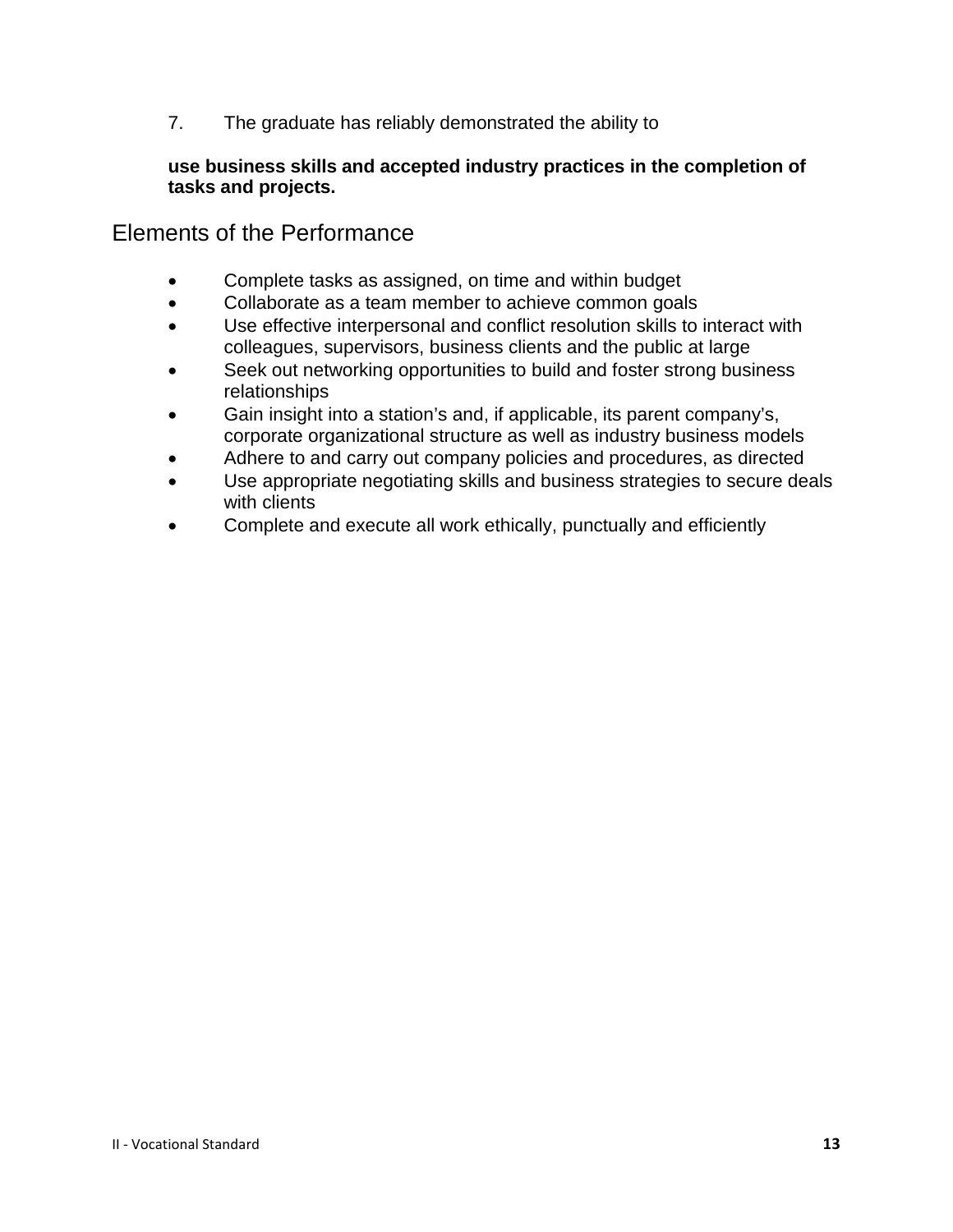#### **keep current with the needs of the broadcast industry using strategies that enhance work performance and guide professional development.**

- Keep current with emerging trends and news relating to the radio broadcasting industry
- Seek out mentorship or volunteer opportunities to further develop skills and gain valuable workplace experience
- Identify relevant training opportunities (e.g., courses, webinars, conferences, workshops) to update skills on an ongoing basis and maintain currency within the broadcasting industry
- Join peer and other industry user groups and participate in discussion forums to stay attuned to new practices, techniques and technologies
- Develop and maintain professional networks using social media and relevant technological tools
- Solicit constructive feedback from peers, supervisors and clients on an ongoing basis to improve all aspects of work performance
- Identify relevant professional associations that provide professional development resources or assistance (e.g., Canadian Media Guild, Canadian Media Production Association, Radio Television Digital News Association, Canadian Association of Broadcasters)
- Be flexible and adaptable in a fast-paced work environment and with unexpected circumstances as they arise
- Assume responsibility and accountability for one's work and its impact on other aspects of the production
- Create and maintain an up-to-date employment portfolio
- Communicate and manage personal branding and showcase one's skills and samples of production work using effective presentation skills and a variety of social media tools
- keep abreast of decisions rendered by the Canadian Broadcast Standards Council (CBSC) and the Canadian Radio-television and Telecommunications Commission (CRTC) which impact on the station's day-to-day activities or operations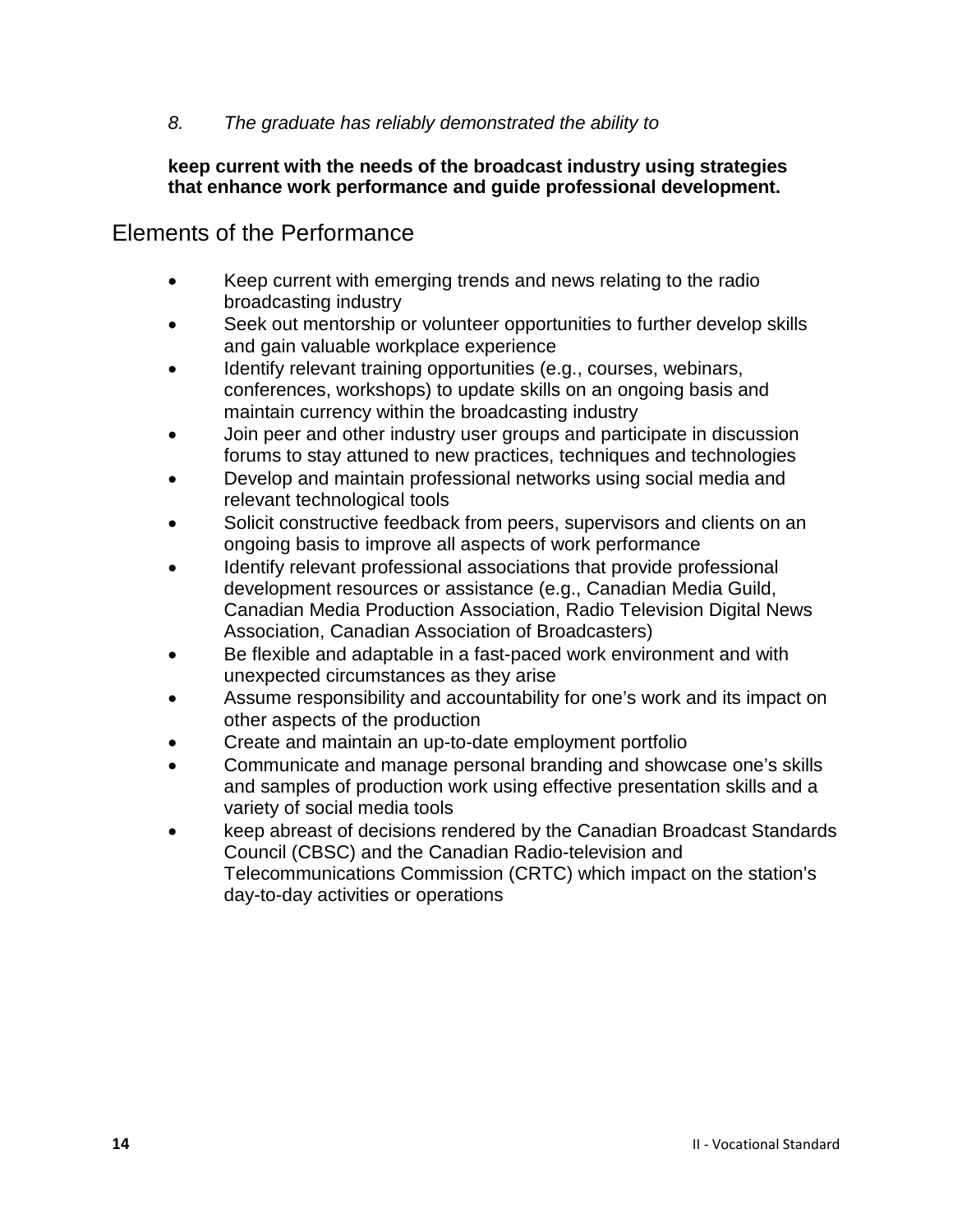#### **perform all work in compliance with relevant statutes, regulations, legislation, industry standards and company policies.**

- Perform all assigned work in compliance with established operational policies and procedures
- Complete all tasks in accordance with regulations set out by the Canadian Radio-television and Telecommunications Commission (CRTC) and the Canadian Broadcast Standards Council (CSBC)
- Adhere to occupational codes of conduct (e.g., Radio Television Digital News Association – RTNDA, Canadian Association of Broadcasters - CAB) and organizational policies that strengthen an inclusive, equitable, respectful, safe and cooperative workplace environment
- Conduct routine safety inspections of the work environments to detect, report, and take measures to correct hazardous conditions when and wherever possible
- Inspect equipment and systems, conduct routine testing, and complete required documentation in accordance with reporting procedures and formats in place
- Complete and submit incident or accident reports in the case of workplace or on-site injuries
- Set up workspace and complete tasks with regard for the protection of self and others at all times, taking into account personal limitations and ergonomic principles (e.g., lifting or moving equipment, running cables and extension cords, etc.)
- Promote the safety of self and others by adhering to organizational practices and procedures, and complying with health and safety legislation (e.g., *Occupational Health and Safety Act (1990)*; Workplace Hazardous Materials Information System (WHMIS))
- Possess fundamental knowledge of the Employment Standards Act and union contracts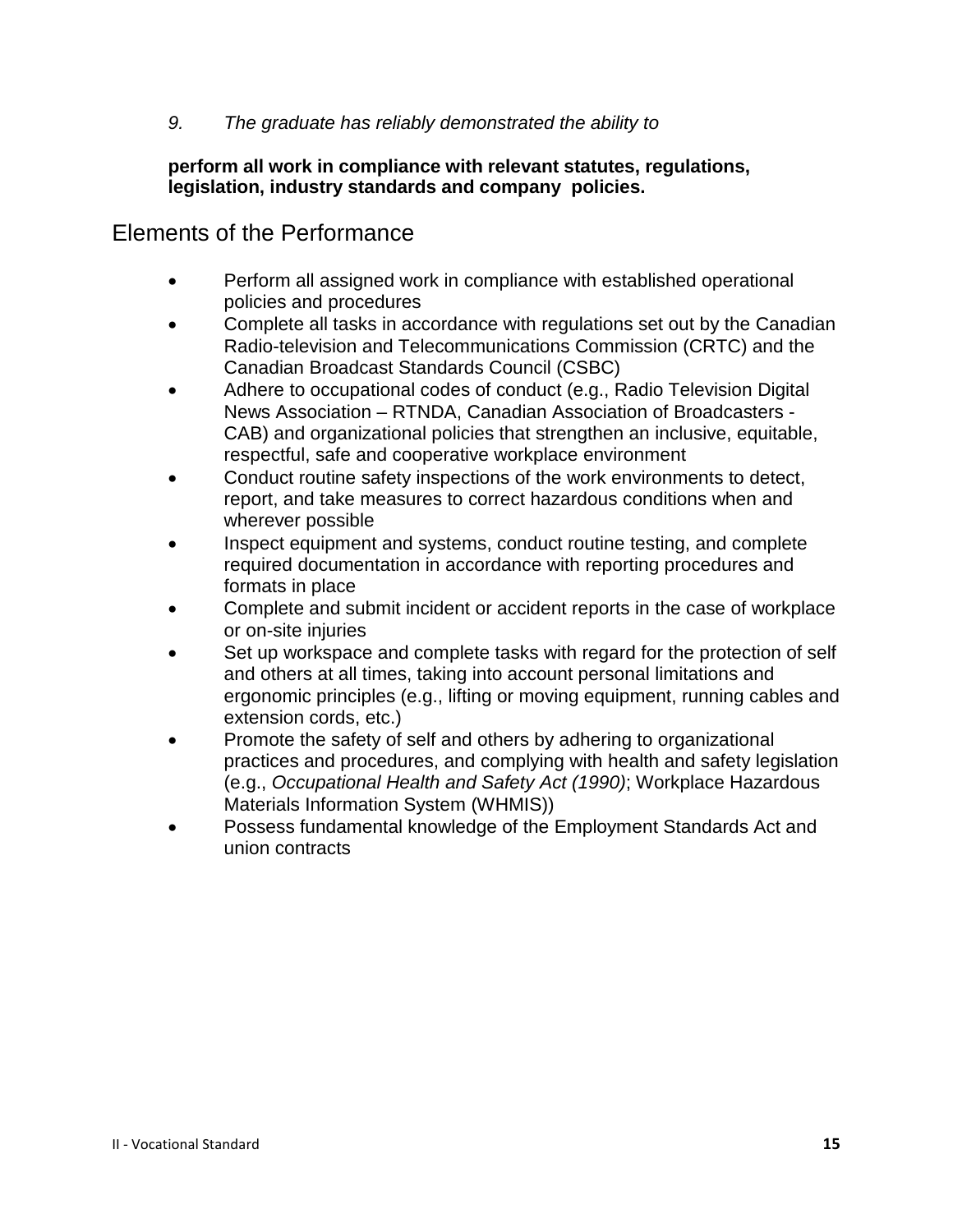#### **present live programming on air to relay various types of information and stories in different formats.**

- Perform a variety of on-air duties, e.g., announcing upcoming programming, presenting guests, introducing musical artists and songs, executing station contests, etc.
- Establish positive rapport with guests, listeners and callers during call-in activities or talk shows
- Conduct and present effective interviews for live or pre-recorded formats
- Communicate with confidence and diplomacy at all times
- Read aloud, recite, pronounce and articulate scripted material clearly, fluently and confidently for listening or live audiences
- Participate in spontaneous ad-libbing, adapting to conversation or up-tothe-minute information during news reports, interviews, call-ins, etc.
- Comply with all regulations pertaining to on-air language and content usage as permitted at different times of the schedule
- Perform voiceovers for use in promotional announcements and production of commercials, or to enhance or develop show content
- Solicit feedback from peers, supervisors to validate and enhance written copy and on-air presentation
- Read and present on-air news, weather, traffic, sports reporting, etc.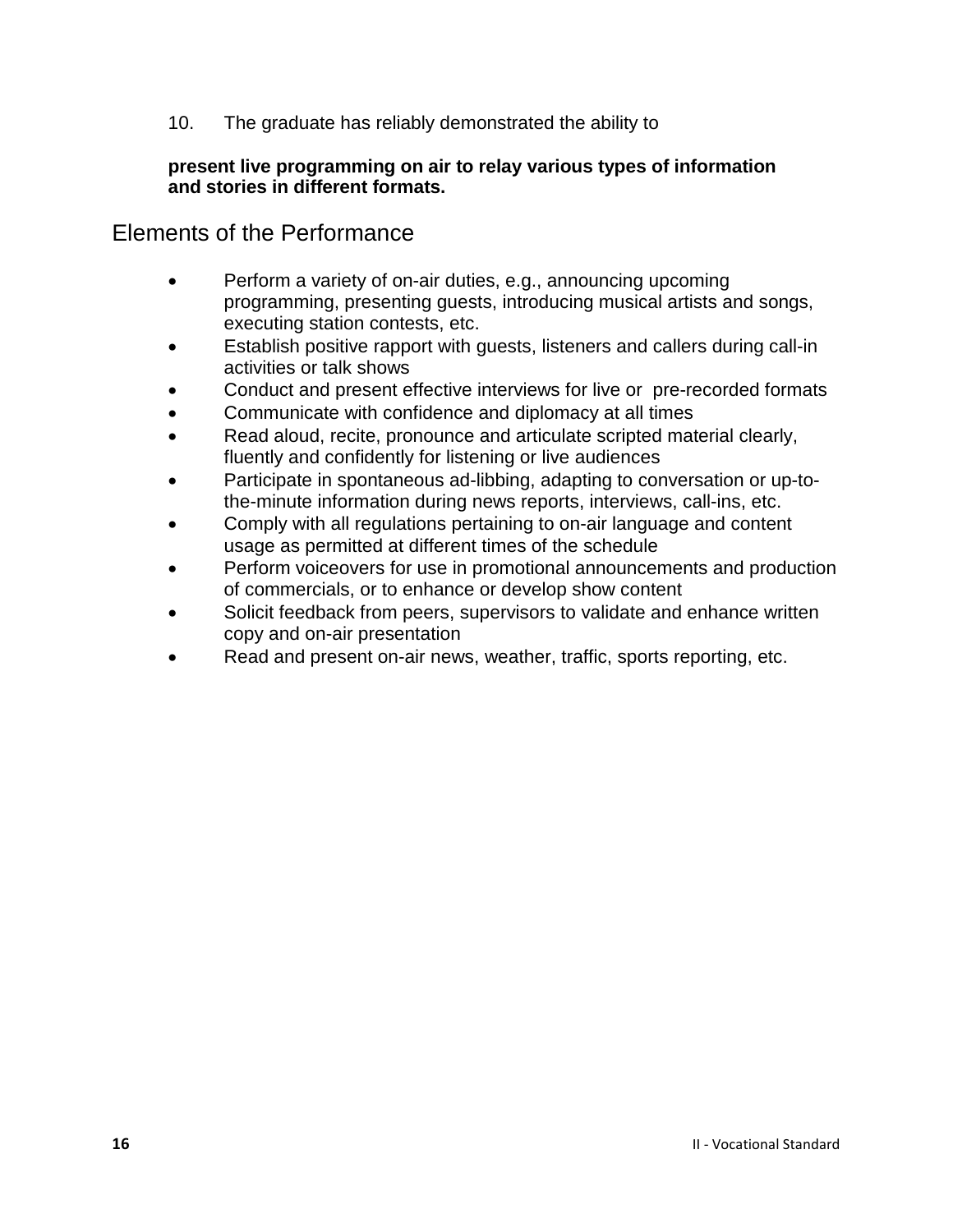# <span id="page-22-0"></span>**III. Essential Employability Skills**

*All graduates of the Broadcasting-Radio program of instruction must have reliably demonstrated the essential employability skills learning outcomes listed on the following pages, in addition to achieving the vocational learning outcomes and meeting the general education requirement.*

# <span id="page-22-1"></span>**Context**

Essential Employability Skills (EES) are skills that, regardless of a student's program or discipline, are critical for success in the workplace, in day-to-day living and for lifelong learning.

The teaching and attainment of these EES for students in, and graduates from, Ontario's colleges of applied arts and technology are anchored in a set of three fundamental assumptions:

- these skills are important for every adult to function successfully in society today;
- our colleges are well equipped and well positioned to prepare graduates with these skills;
- these skills are equally valuable for all graduates, regardless of the level of their credential, whether they pursue a career path, or they pursue further education.

# <span id="page-22-2"></span>Skill Categories

To capture these skills, the following six categories define the essential areas where graduates must demonstrate skills and knowledge.

- Communication
- **Numeracy**
- Critical Thinking & Problem Solving
- Information Management
- $\bullet$ Interpersonal
- Personal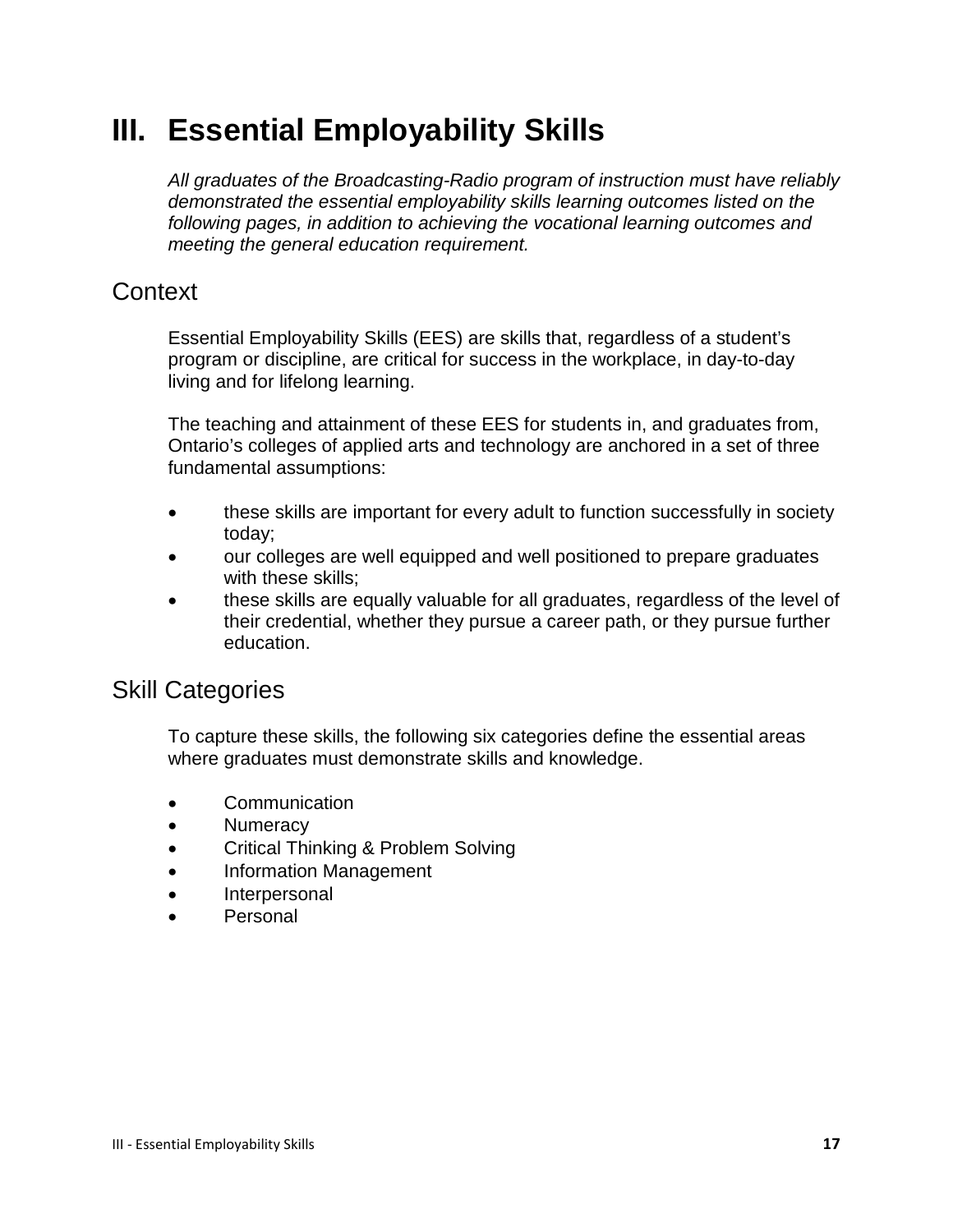# <span id="page-23-0"></span>Application and Implementation

In each of the six skill categories, there are a number of defining skills, or sub skills, identified to further articulate the requisite skills identified in the main skill categories. The following chart illustrates the relationship between the skill categories, the defining skills within the categories and learning outcomes to be achieved by graduates from all postsecondary programs of instruction that lead to an Ontario College credential.

EES may be embedded in General Education or vocational courses, or developed through discrete courses. However these skills are developed, all graduates with Ontario College credentials must be able to reliably demonstrate the essential skills required in each of the six categories.

| <b>SKILL CATEGORY</b>                                                        | <b>DEFINING SKILLS:</b><br>Skill areas to be<br>demonstrated by<br>graduates:                                                                                                    | <b>LEARNING OUTCOMES: The</b><br>levels of achievement required by<br>graduates.<br>The graduate has reliably<br>demonstrated the ability to:                                                                                                                                    |
|------------------------------------------------------------------------------|----------------------------------------------------------------------------------------------------------------------------------------------------------------------------------|----------------------------------------------------------------------------------------------------------------------------------------------------------------------------------------------------------------------------------------------------------------------------------|
| <b>COMMUNICATION</b>                                                         | Reading<br>$\bullet$<br>Writing<br>$\bullet$<br>Speaking<br>$\bullet$<br>Listening<br>$\bullet$<br>Presenting<br>$\bullet$<br><b>Visual literacy</b>                             | 1. communicate clearly, concisely<br>and correctly in the written,<br>spoken and visual form that<br>fulfills the purpose and meets the<br>needs of the audience.<br>2. respond to written, spoken or<br>visual messages in a manner<br>that ensures effective<br>communication. |
| <b>NUMERACY</b>                                                              | Understanding and<br>$\bullet$<br>applying<br>mathematical<br>concepts and<br>reasoning<br>Analyzing and<br>$\bullet$<br>using numerical<br>data<br>Conceptualizing<br>$\bullet$ | 1. execute mathematical operations<br>accurately.                                                                                                                                                                                                                                |
| <b>CRITICAL</b><br><b>THINKING &amp;</b><br><b>PROBLEM</b><br><b>SOLVING</b> | Analyzing<br>$\bullet$<br>Synthesizing<br>$\bullet$<br>Evaluating<br>$\bullet$<br>Decision making<br>$\bullet$<br>Creative and<br>innovative thinking                            | 1. apply a systematic approach to<br>solve problems.<br>2. use a variety of thinking skills to<br>anticipate and solve problems.                                                                                                                                                 |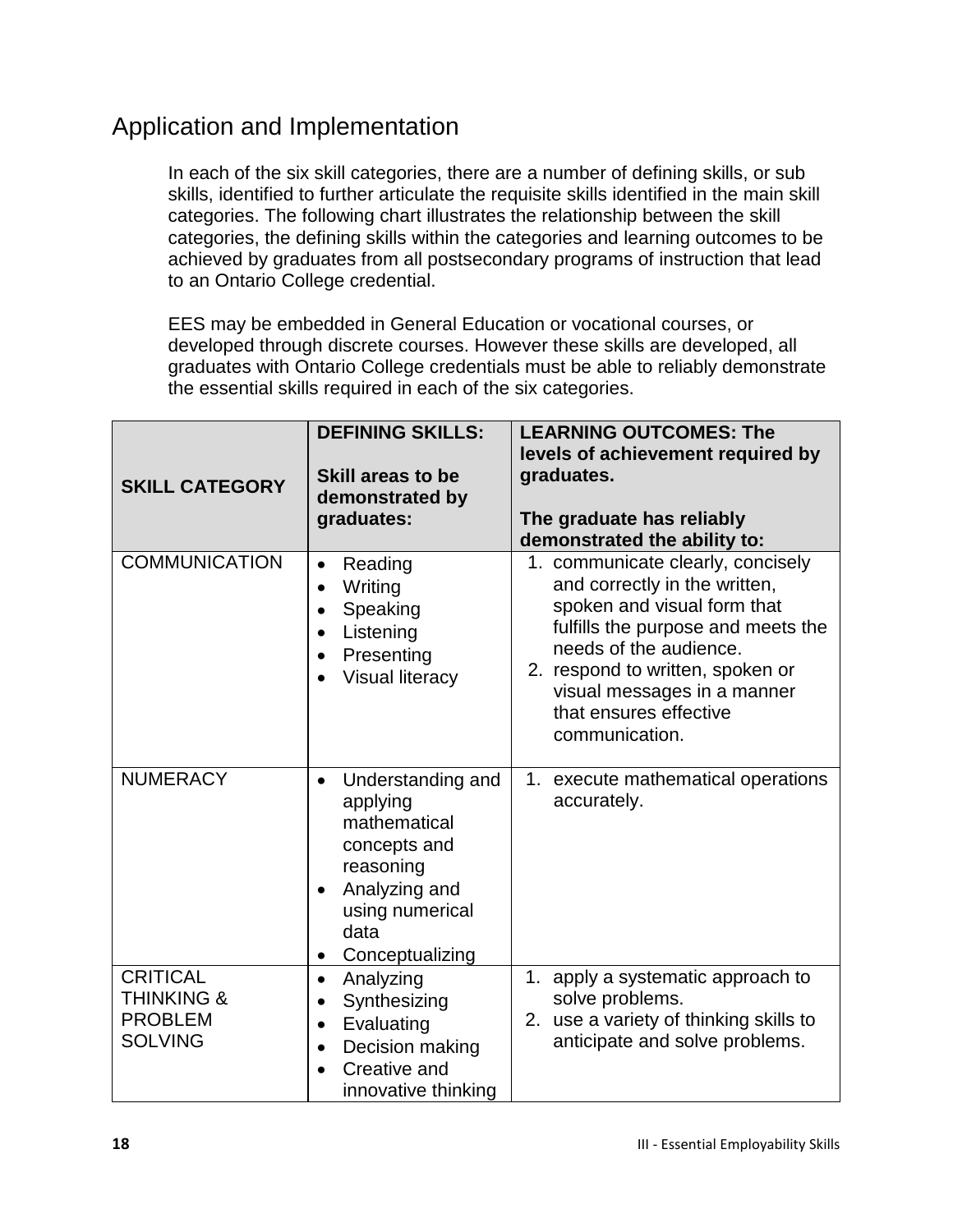| <b>SKILL CATEGORY</b>                   | <b>DEFINING SKILLS:</b><br>Skill areas to be<br>demonstrated by<br>graduates:                                                                                                                                     | <b>LEARNING OUTCOMES: The</b><br>levels of achievement required by<br>graduates.<br>The graduate has reliably<br>demonstrated the ability to:                                                                                                       |
|-----------------------------------------|-------------------------------------------------------------------------------------------------------------------------------------------------------------------------------------------------------------------|-----------------------------------------------------------------------------------------------------------------------------------------------------------------------------------------------------------------------------------------------------|
| <b>INFORMATION</b><br><b>MANAGEMENT</b> | Gathering and<br>$\bullet$<br>managing<br>information<br>Selecting and<br>$\bullet$<br>using appropriate<br>tools and<br>technology for a<br>task or a project<br><b>Computer literacy</b><br>Internet skills     | 1. locate, select, organize and<br>document information using<br>appropriate technology and<br>information systems.<br>2. analyze, evaluate and apply<br>relevant information from a<br>variety of sources.                                         |
| <b>INTERPERSONAL</b>                    | Teamwork<br>$\bullet$<br>Relationship<br>$\bullet$<br>management<br><b>Conflict resolution</b><br>$\bullet$<br>Leadership<br>$\bullet$<br>Networking<br>$\bullet$                                                 | 1. show respect for the diverse<br>opinions, values, belief systems<br>and contributions of others.<br>2. interact with others in groups or<br>teams in ways that contribute to<br>effective working relationships<br>and the achievement of goals. |
| <b>PERSONAL</b>                         | Managing self<br>$\bullet$<br>Managing change<br>$\bullet$<br>and being flexible<br>and adaptable<br>Engaging in<br>$\bullet$<br>reflective practices<br>Demonstrating<br>$\bullet$<br>personal<br>responsibility | 1. manage the use of time and<br>other resources to complete<br>projects.<br>2. take responsibility for one's own<br>actions, decisions and their<br>consequences.                                                                                  |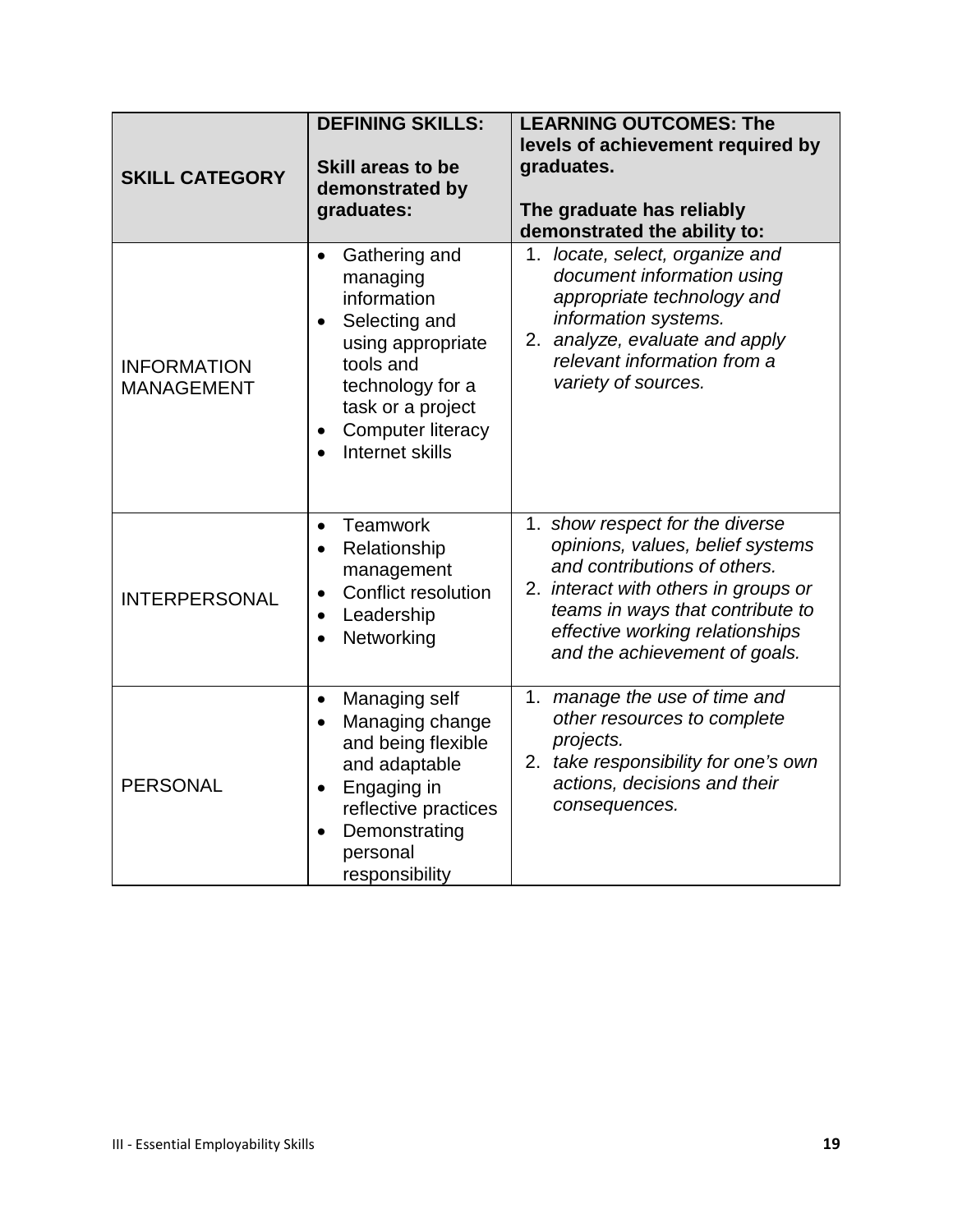# <span id="page-25-0"></span>**IV. General Education Requirement**

*All graduates of the Broadcasting-Radio program must have met the general education requirement described on the following pages, in addition to achieving the vocational and essential employability skills learning outcomes.*

### <span id="page-25-1"></span>Requirement

The General Education Requirement for programs of instruction is stipulated in the Credentials Framework (Appendix A in the Minister's Binding Policy Directive *Framework for Programs of Instruction*).

In programs of instruction leading to either an Ontario College Diploma or an Ontario College Advanced Diploma, it is required that graduates have been engaged in learning that exposes them to at least one discipline outside their main field of study and increases their awareness of the society and culture in which they live and work. This will typically be accomplished by students taking 3 to 5 courses (or the equivalent) designed discretely and separately from vocational learning opportunities.

This general education learning would normally be delivered using a combination of required and elective processes.

### <span id="page-25-2"></span>Purpose

The purpose of General Education in the Ontario college system is to contribute to the development of citizens who are conscious of the diversity, complexity and richness of the human experience; who are able to establish meaning through this consciousness; and who, as a result, are able to contribute thoughtfully, creatively and positively to the society in which they live and work.

General Education strengthens students' essential employability skills, such as critical analysis, problem solving and communication, in the context of an exploration of topics with broad-based personal and/or societal importance.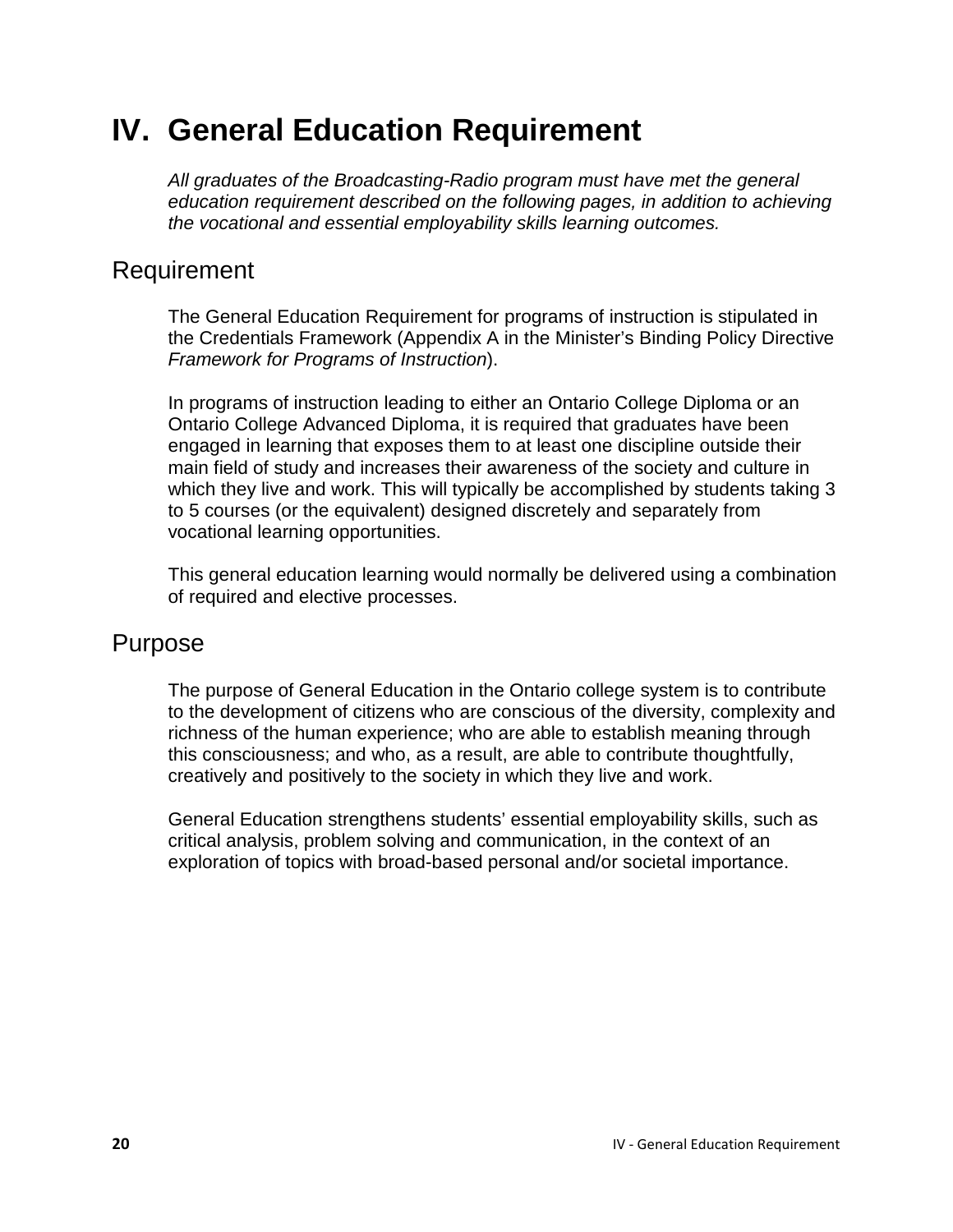### <span id="page-26-0"></span>Themes

The themes listed below will be used to provide direction to colleges in the development and identification of courses that are designed to fulfill the General Education Requirement for programs of instructions.

Each theme provides a statement of Rationale and offers suggestions related to more specific topic areas that could be explored within each area. These suggestions are neither prescriptive nor exhaustive. They are included to provide guidance regarding the nature and scope of content that would be judged as meeting the intent and overall goals of General Education.

#### **1. Arts in Society:**

#### *Rationale:*

The capacity of a person to recognize and evaluate artistic and creative achievements is useful in many aspects of his/her life. Since artistic expression is a fundamentally human activity, which both reflects and anticipates developments in the larger culture, its study will enhance the student's cultural and self-awareness.

#### *Content:*

Courses in this area should provide students with an understanding of the importance of visual and creative arts in human affairs, of the artist's and writer's perceptions of the world and the means by which those perceptions are translated into the language of literature and artistic expression. They will also provide an appreciation of the aesthetic values used in examining works of art and possibly, a direct experience in expressing perceptions in an artistic medium.

#### **2. Civic Life:**

#### *Rationale:*

In order for individuals to live responsibly and to reach their potential as individuals and as citizens of society, they need to understand the patterns of human relationships that underlie the orderly interactions of a society's various structural units. Informed people will have knowledge of the meaning of civic life in relation to diverse communities at the local, national and global level and an awareness of international issues and the effects of these on Canada, as well as Canada's place in the international community.

#### *Content:*

Courses in this area should provide students with an understanding of the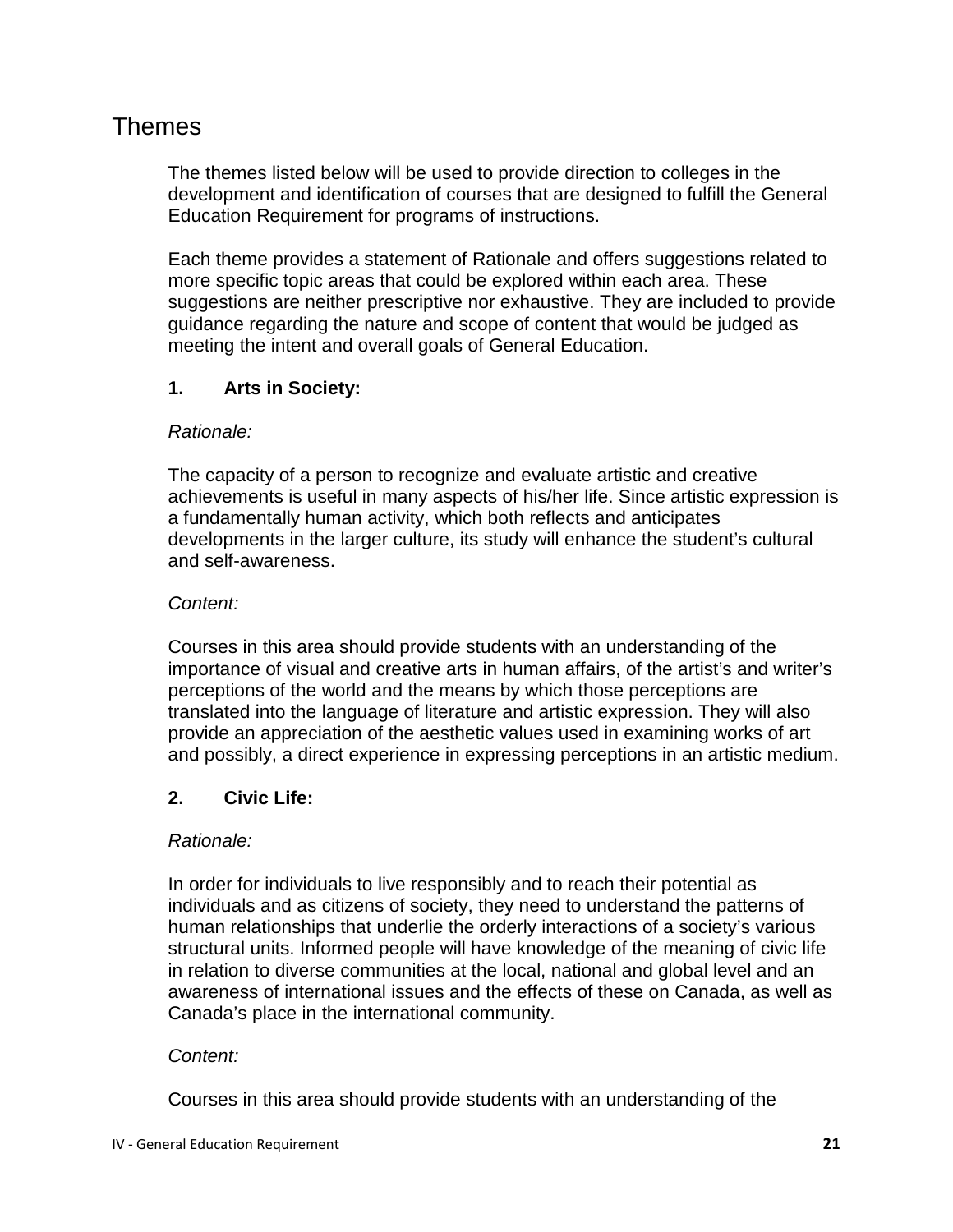meaning of freedoms, rights and participation in community and public life, in addition to a working knowledge of the structure and function of various levels of government (municipal, provincial, national) in a Canadian and/or in an international context. They may also provide an historical understanding of major political issues affecting relations between the various levels of government in Canada and their constituents.

#### **3. Social and Cultural Understanding:**

#### *Rationale:*

Knowledge of the patterns and precedents of the past provide the means for a person to gain an awareness of his or her place in contemporary culture and society. In addition to this awareness, students will acquire a sense of the main currents of their culture and that of other cultures over an extended period of time in order to link personal history to the broader study of culture.

#### *Content:*

Courses in this area are those that deal broadly with major social and cultural themes. These courses may also stress the nature and validity of historical evidence and the variety of historical interpretation of events. Courses will provide the students with a view and understanding of the impact of cultural, social, ethnic or linguistic characteristics.

#### **4. Personal Understanding:**

#### *Rationale:*

Educated people are equipped for life-long understanding and development of themselves as integrated physiological and psychological entities. They are aware of the ideal need to be fully functioning persons: mentally, physically, emotionally, socially, spiritually and vocationally.

#### *Content:*

Courses in this area will focus on understanding the individual: his or her evolution; situation; relationship with others; place in the environment and universe; achievements and problems; and his or her meaning and purpose. They will also allow students the opportunity to study institutionalized human social behaviour in a systematic way. Courses fulfilling this requirement may be oriented to the study of the individual within a variety of contexts.